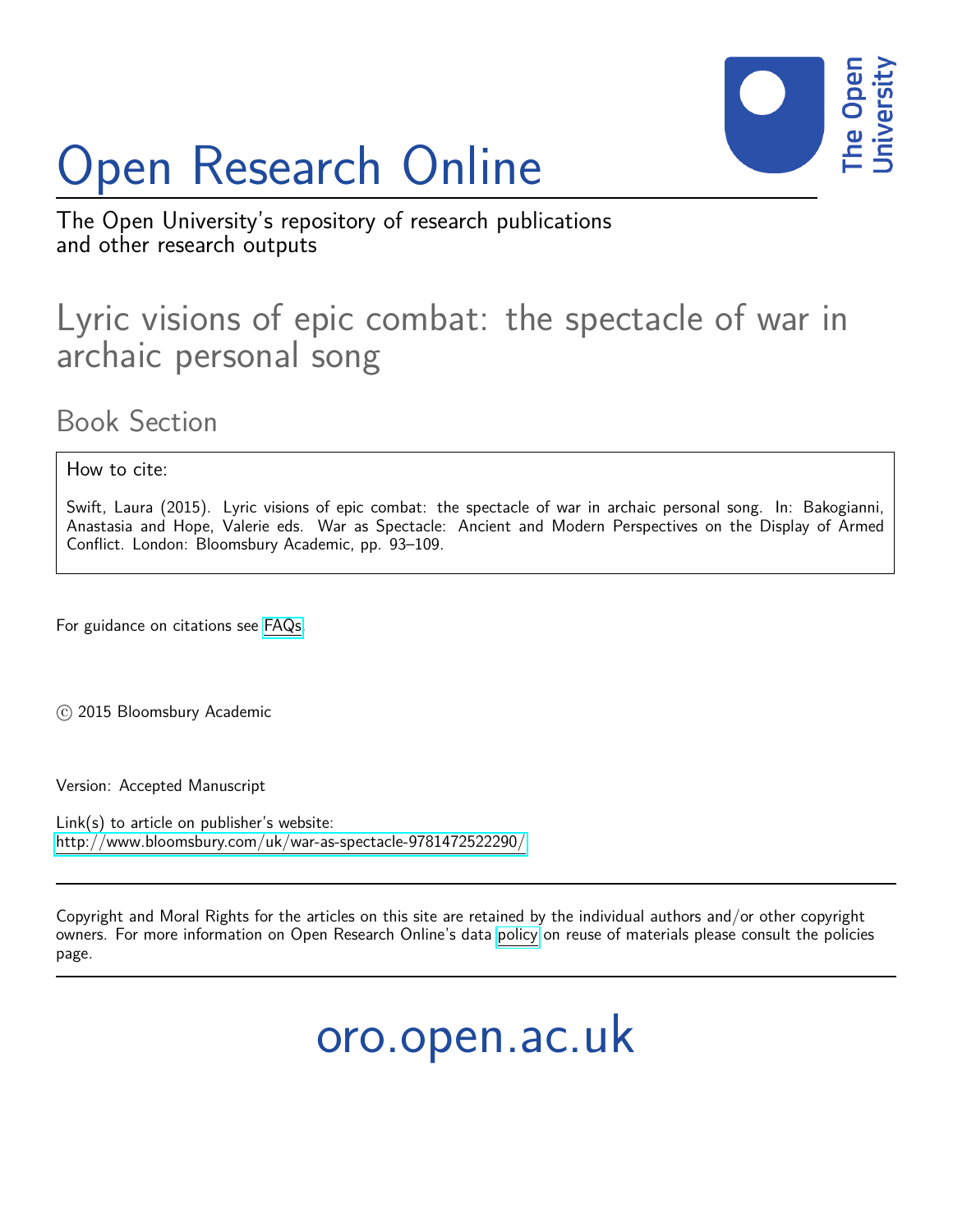## **Lyric Visions of Epic Combat:**

#### **The Spectacle of War in Archaic Personal Song**

#### **Laura Swift**

How to be a good warrior was a profound concern for ancient Greek society at all times, but the socio-political and military changes of the archaic period make it a pressing theme for the lyric poets.<sup>1</sup> While scholars have rightly moved away from the view that lyric poetry represents the birth of a new self-consciousness, $\frac{2}{3}$  it remains the case that lyric is distinctive for its focus on personal experience, and that for the aristocratic males who formed the audiences at symposia, the nature and meaning of warfare was a major point of interest in their lives. Lyric is adept at creating a snapshot and rich in its use of imagery and metaphor, and so it is not surprising that it revels in vivid and visually oriented descriptions of warfare. As such, lyric poetry offers valuable insight into how war was presented as spectacle, and the social and cultural role that this type of portrayal fulfils. Many such descriptions take epic as a reference point, whether to add grandeur to contemporary battle experiences, or to challenge the Homeric perspective and suggest an alternative way of understanding warfare.<sup>3</sup>

This chapter will use case-studies from across the range of elegiac, iambic, and melic poetry to discuss the spectacle of war from two opposing perspectives. The first section examines how lyric uses visually impressive descriptions to represent contemporary warfare as equivalent to the deeds of the epic heroes. This is clear in the poetry of Tyrtaeus, which reconfigures epic morality for his contemporary Spartan setting. Tyrtaeus' aim is to inspire his listeners to martial courage, and as we shall see, his emphasis on the glamour of war is an important part of this strategy. We find similar techniques used by other lyric poets, who

<u>.</u>

<sup>&</sup>lt;sup>1</sup> On military developments during the archaic period, see van Wees (2004: 166-74).

 $2$  Most influentially proposed by Snell (1953); for criticisms of this interpretation of the development of Greek lyric and the Greek 'discovery of the mind', cf. e.g. Budelmann (2009: 14-15).

<sup>&</sup>lt;sup>3</sup> The degree to which lyric poets refer to the Homeric poems as we know them, as opposed to a general repertoire of epic myth, language, and diction, is much debated, and for the purposes of this article I mostly use 'Homeric' to indicate Homeric-style epic rather than arguing for specific intertextual links. An exception is Tyrt. fr. 10 W, where I see an intertext with Priam's speech in *Iliad* 22, discussed below.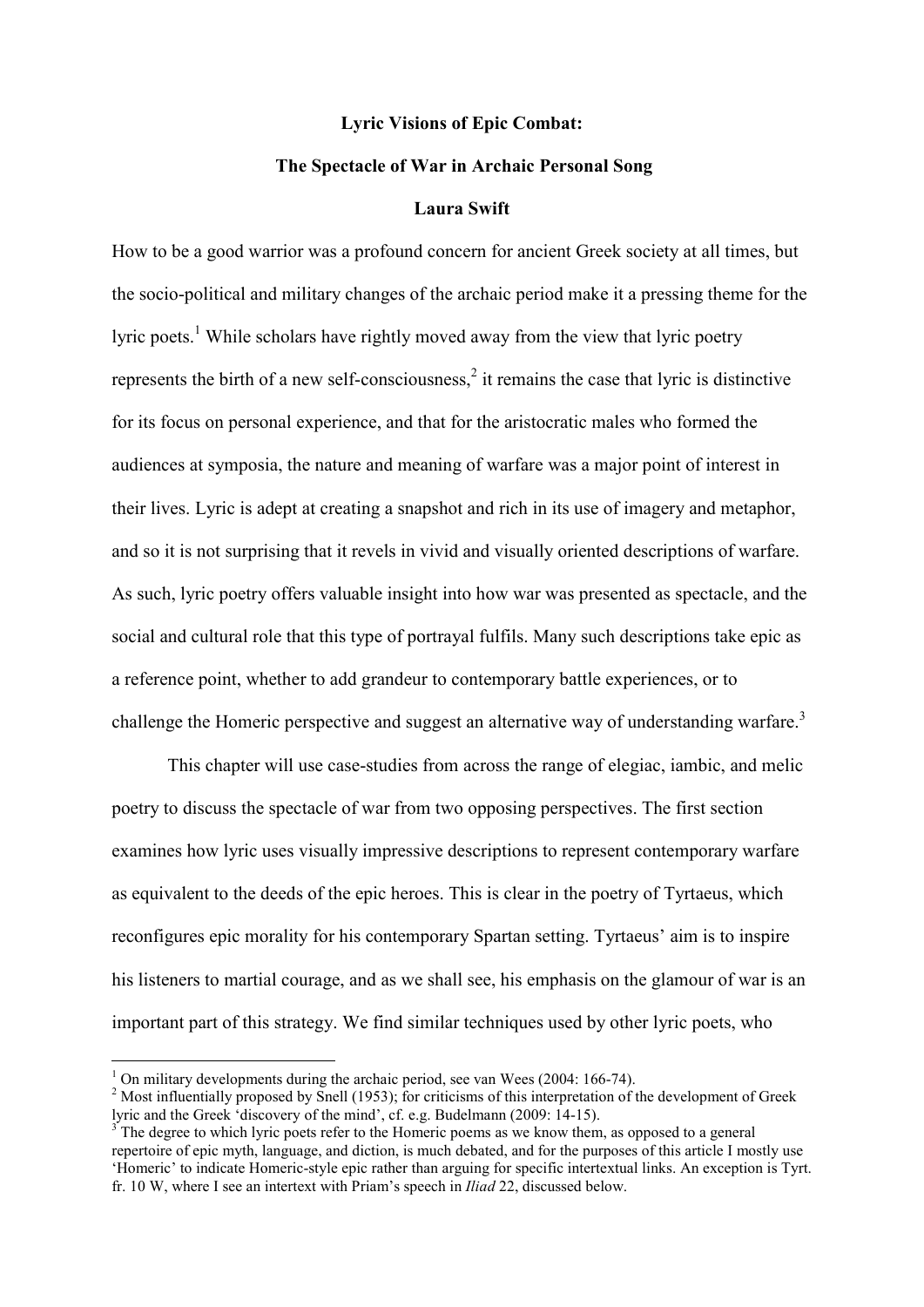encourage their audiences to imagine the visual appeal of war from the safety of their drinking couches. This positive portrayal of warfare, and of courage on the battlefield, is part of the way in which sympotic poetry develops the bonds within the group of *hetairoi,* for the relaxing symposiasts can take pride in being reminded of their allure as men of action. The Homeric echoes in such language not only add grandeur, but also fulfil a political and societal function by reinforcing the valuable role played by the man who conducts himself well on the battlefield. The audience is reminded of their shared cultural values and traditions, and this enhances the unity of the drinking-group. However, lyric poetry represents a range of perspectives, and the poets critique the epic worldview as often as they admire it. The second part of the article therefore explores a contrasting phenomenon: how the language of war as spectacle is subverted to express a viewpoint which challenges the traditional epic outlook. This sometimes takes the form of an ironic spin on the glamour of war: as for example in fragments by Archilochus which satirise conventional heroic values. An alternative strategy is adopted by the composers of erotic poems, who allude to the spectacle of the battlefield in order to replace it with a different form of worth and beauty, that of love.

# **Beautiful battlescapes and the drama of war**

A good starting point for an exploration of war as a visual drama can be found in the elegies of Tyrtaeus, poems designed to celebrate the glory of the battlefield and encourage the listener to fight with courage. In several surviving fragments, Tyrtaeus not only valorises the brave warrior, but does so in terms which stress the visual appeal of his heroism. His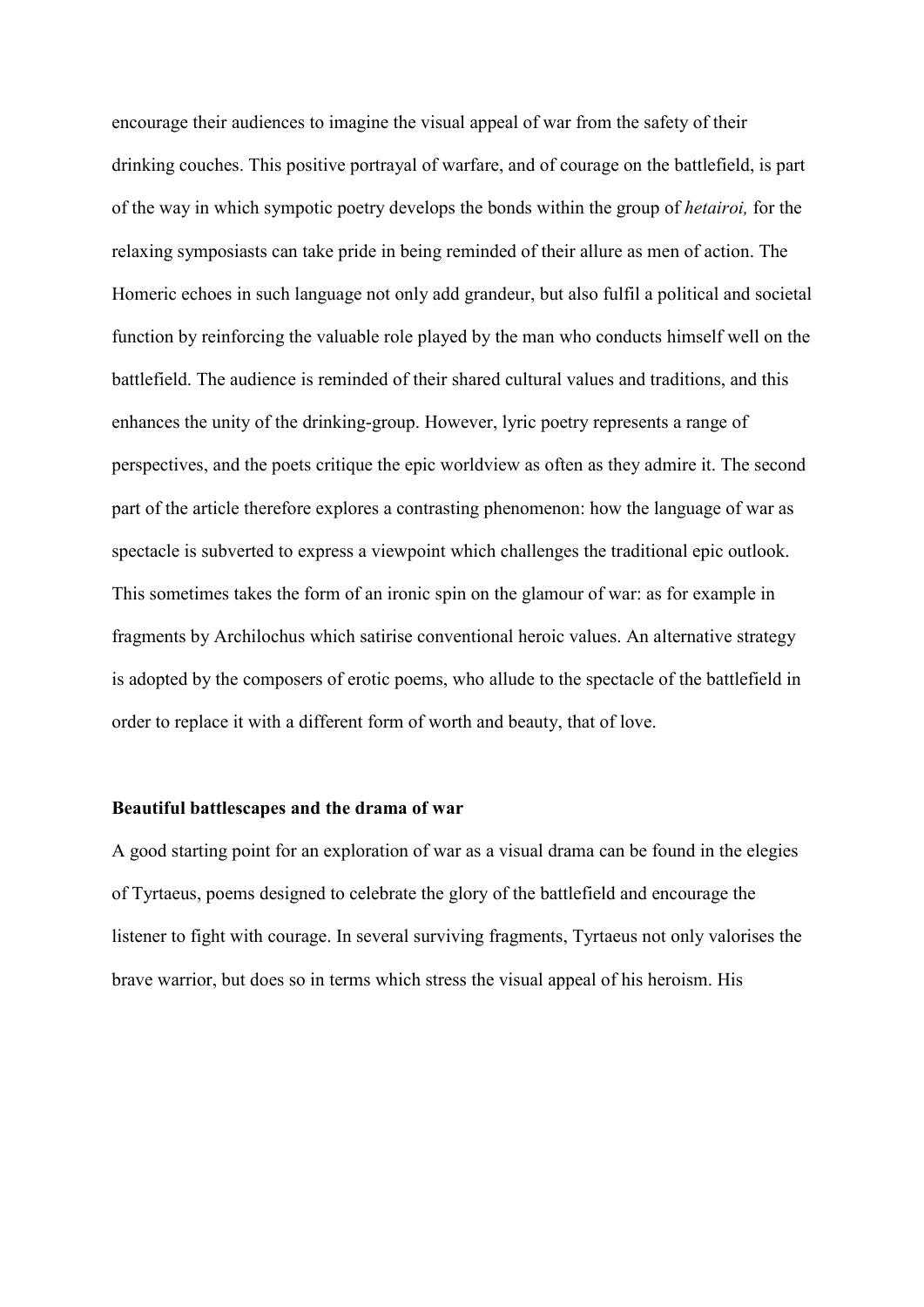descriptions of warfare achieve an almost cinematic effect, $<sup>4</sup>$  reminiscent of epic descriptions</sup> of the battlefield (fr. 11.21-38 W):<sup>5</sup>

ἀλλά τις εὖ διαβὰς µενέτω ποσὶν ἀµφοτέροισι στηριχθεὶς ἐπὶ γῆς, χεῖλος ὀδοῦσι δακών, µηρούς τε κνήµας τε κάτω καὶ στέρνα καὶ ὤµους ἀσπίδος εὐρείης γαστρὶ καλυψάµενος· δεξιτερῆι δ' ἐν χειρὶ τινασσέτω ὄβριµον ἔγχος, (25) κινείτω δὲ λόφον δεινὸν ὑπὲρ κεφαλῆς· ἔρδων δ' ὄβριµα ἔργα διδασκέσθω πολεµίζειν, µηδ' ἐκτὸς βελέων ἑστάτω ἀσπίδ' ἔχων, ἀλλά τις ἐγγὺς ἰὼν αὐτοσχεδὸν ἔγχεϊ µακρῶι ἢ ξίφει οὐτάζων δήϊον ἄνδρ' ἑλέτω, (30) καὶ πόδα πὰρ ποδὶ θεὶς καὶ ἐπ' ἀσπίδος ἀσπίδ' ἐρείσας, ἐν δὲ λόφον τε λόφωι καὶ κυνέην κυνέηι καὶ στέρνον στέρνωι πεπληµένος ἀνδρὶ µαχέσθω, ἢ ξίφεος κώπην ἢ δόρυ µακρὸν ἔχων. ὑµεῖς δ', ὦ γυµνῆτες, ὑπ' ἀσπίδος ἄλλοθεν ἄλλος (35) πτώσσοντες µεγάλοις βάλλετε χερµαδίοις δούρασί τε ξεστοῖσιν ἀκοντίζοντες ἐς αὐτούς, τοῖσι πανόπλοισιν πλησίον ἱστάµενοι.

<sup>-</sup><sup>4</sup> On epic as a quasi-cinematic experience, see the chapters of Myers and Hesk in this volume. Cinematic metaphors have often been used in descriptions of Greek martial poetry: cf. e.g. Bonifazi (2008: 45-61); Winkler  $(2007)$ ; de Jong and Nünlist (2004).

The texts used are *IEG*<sup>2</sup> for Tyrtaeus and Mimnermus, *PMGF* for Ibycus, and Voigt for Sappho and Alcaeus. Translations are my own.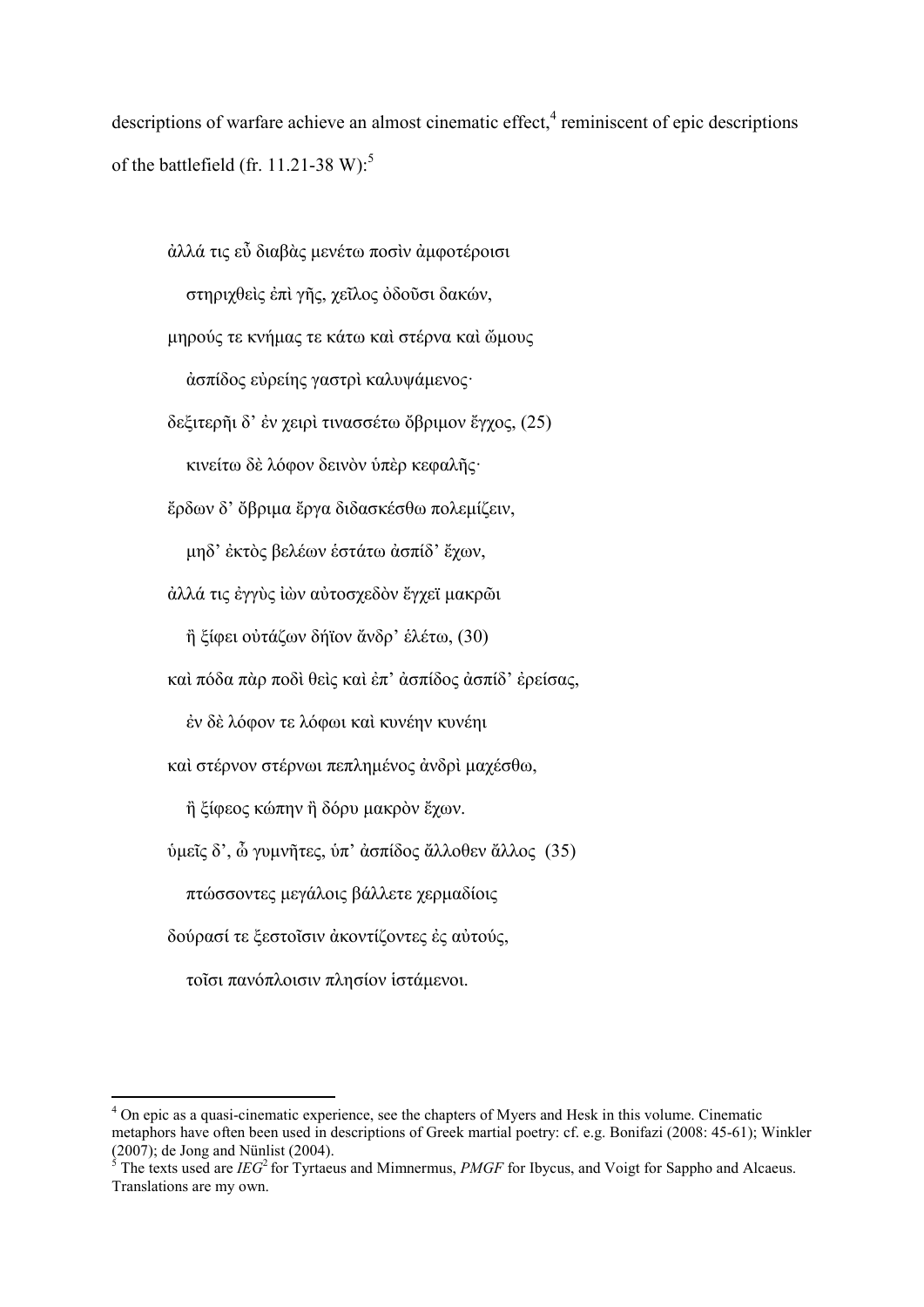But let every man stand his ground with both feet set apart, rooted firmly to the earth, biting his lip with his teeth, his thighs and shins below and his chest and shoulders covered by the bulge of his broad shield. Let him brandish his fearsome spear in his right hand, and let the plume nod terrifyingly above his head. Let him teach himself to fight by his ferocious deeds, and let him not stand out of range of missiles, since he has a shield, but go close up and fight hand to hand, stabbing with his long spear or his sword, and bring down his foe. Place foot to foot and press shield against shield, thrusting crest to crest, helmet to helmet, and chest to chest, and let him fight his man, holding his sword's handle or his long spear. As for you light-armed men, crouch behind the shields and throw large rocks and hurl polished javelins at them in all directions, helping the heavy-armoured troups by standing close to them.'

Tyrtaeus begins by focusing on the individual warrior, whose determination is vividly captured by the detail of the biting the lip (22). This focus on the individual is reminiscent of epic's focus on the leading fighters, whose arming scenes and prowess in battle are described in detail.<sup>6</sup> As he advances to battle  $(27-30)$ , the description pans out to encompass the hoplite line as a whole (31-5) and finally the whole of the army, including the less glamorous but indispensable light-armoured troops (35-8). The narrative sweep makes for an exciting portrayal of the battle, but it also contains political overtones, as it reminds the listener that the individual warrior achieves heroism by being a cog in the larger machine of hoplite warfare.<sup>7</sup> The warrior's own successes are still a matter to be celebrated, and the poet refers twice to combat between two individuals (δήϊον ἄνδρ' ἑλέτω, 30; ἀνδρὶ µαχέσθω, 33). Thus Tyrtaeus draws on the glamour associated with the epic style duelling of the past, but by

 6 On the spectacle of Homeric duels, see Myers' contribution to this volume.

 $<sup>7</sup>$  The process and timing of the change from epic-style duelling to hoplite warfare is debated: for recent</sup> discussion see van Wees (2004) 172-4; Viggiano (2013). The important point here is that Tyrtaeus' focus is much more overtly on the role of massed battle tactics, in contrast with the Homeric focus on individual superlative warriors.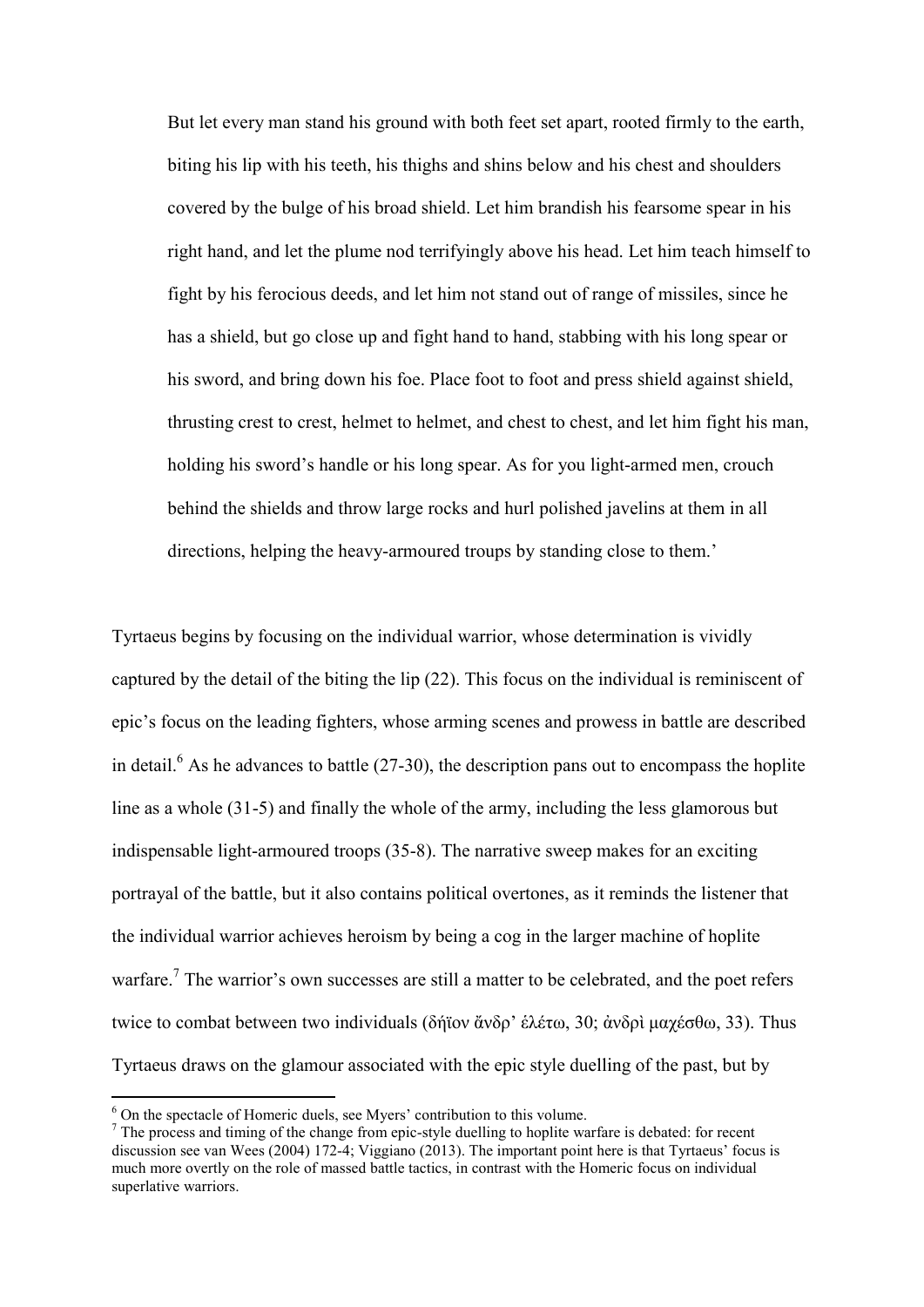depicting this personal excellence as part of the larger massed battle line, he harnesses it to the fighting techniques and values of his own world. Yet the picture of these contemporary warriors owes much to epic, for Tyrtaeus uses Homeric epithets to describe the warrior's equipment and appearance, while in particular the image of the terrifying nodding plume (κινείτω δὲ λόφον δεινόν, 26) echoes a formula used in epic arming scenes.<sup>8</sup>

The splendour of the warrior is brought out in several other fragments of Tyrtaeus, and even his death is conceptualised as something beautiful (fr. 10.19-30 W):

τοὺς δὲ παλαιοτέρους, ὧν οὐκέτι γούνατ' ἐλαφρά,

µὴ καταλείποντες φεύγετε, τοὺς γεραιούς.

αἰσχρὸν γὰρ δὴ τοῦτο, µετὰ προµάχοισι πεσόντα

κεῖσθαι πρόσθε νέων ἄνδρα παλαιότερον,

ἤδη λευκὸν ἔχοντα κάρη πολιόν τε γένειον,

θυµὸν ἀποπνείοντ' ἄλκιµον ἐν κονίηι,

αἱµατόεντ' αἰδοῖα φίλαις ἐν χερσὶν ἔχοντα — (25)

αἰσχρὰ τά γ' ὀφθαλµοῖς καὶ νεµεσητὸν ἰδεῖν,

καὶ χρόα γυµνωθέντα· νέοισι δὲ πάντ' ἐπέοικεν,

ὄφρ' ἐρατῆς ἥβης ἀγλαὸν ἄνθος ἔχηι,

ἀνδράσι µὲν θηητὸς ἰδεῖν, ἐρατὸς δὲ γυναιξὶ

ζωὸς ἐών, καλὸς δ' ἐν προµάχοισι πεσών.

-

Do not flee, deserting your elders, whose legs are no longer nimble. For it is shameful when an old man falls and dies in the front line before the young men. With his head already white and his grey beard, he breathes out the last of his brave spirit in the

<sup>8</sup> ὄβριµον ἔγχος: e.g. *Il.* 3.357, 4.529, 5.790, 7.251; ἔγχεϊ µακρῶι: *Il.* 5.45, 660, 13.177, 15.745 (both in the same position at line end). κινείτω δὲ λόφον δεινὸν ὑπὲρ κεφαλῆς evokes the Homeric δεινὸν δὲ λόφος καθύπερθεν ἔνευεν: *Il.* 3.337, 11.42, 15.81, 16.138, while the description of the massed combat in 31-3 is modelled on *Il.*  13.130-1: see Murray (1980: 127).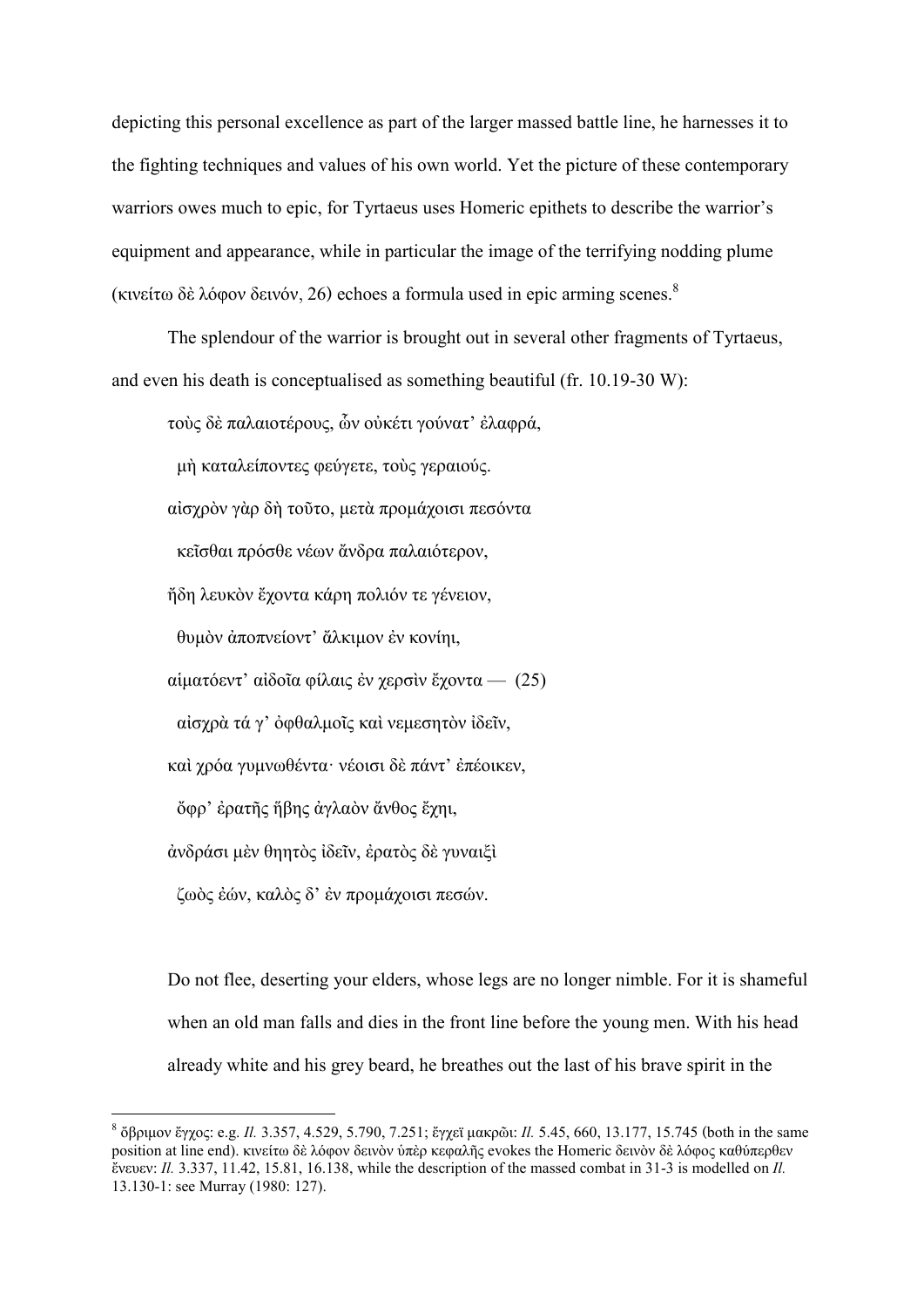dust, grabbing at his bloody genitals with his hands and his naked skin exposed, a shameful and disgraceful sight to see. But for a young man in the shining bloom of his lovely youth, it is entirely decorous. In life men marvelled when they saw him, and women found him lovely, and he is still beautiful when he falls in the front line.

This passage too is strikingly visual, and invites the audience to imagine the battlefield in all its gory detail. Tyrtaeus here alludes to Priam's plea to Hector in the *Iliad*, where he too contrasts the sights of an old and a young corpse (*Il.* 22.71-6):<sup>9</sup>

# νέωι δέ τε πάντ' ἐπέοικεν

Ἄρηϊ κταµένωι δεδαϊγµένωι ὀξέϊ χαλκῶι κεῖσθαι· πάντα δὲ καλὰ θανόντι περ ὅττι φανήηι· ἀλλ' ὅτε δὴ πολιόν τε κάρη πολιόν τε γένειον αἰδῶ τ' αἰσχύνωσι κύνες κταµένοιο γέροντος, τοῦτο δὴ οἴκτιστον πέλεται δειλοῖσι βροτοῖσιν.

-

For a young man it is entirely decorous when he lies dead, fallen in battle and mangled by the sharp bronze. Dead though he is, all that is revealed of him is beautiful. But when an old man is dead, and the dogs mutilate his grey head and grey beard and genitals, it is the most pitiful thing for wretched mortals.

Tyrtaeus' adaptation of the Iliadic passage is indicative of his broader agenda, for despite the close verbal similarities, his handling of the motif differs in crucial ways. Priam's description

<sup>&</sup>lt;sup>9</sup> It is possible, of course, that both Homer and Tyrtaeus are referring to an established epic motif of the 'beautiful' and 'ugly' deaths, but given the close parallels I find an Iliadic intertext here more likely. Priam's speech is a famous moment in the *Iliad*, and we find allusions to such 'marquee scenes' earlier than we find more sustained forms of intertextuality: see Kelly (forthcoming), though I would be considerably more optimistic than him on the possibility of allusion to the *Iliad* at this date.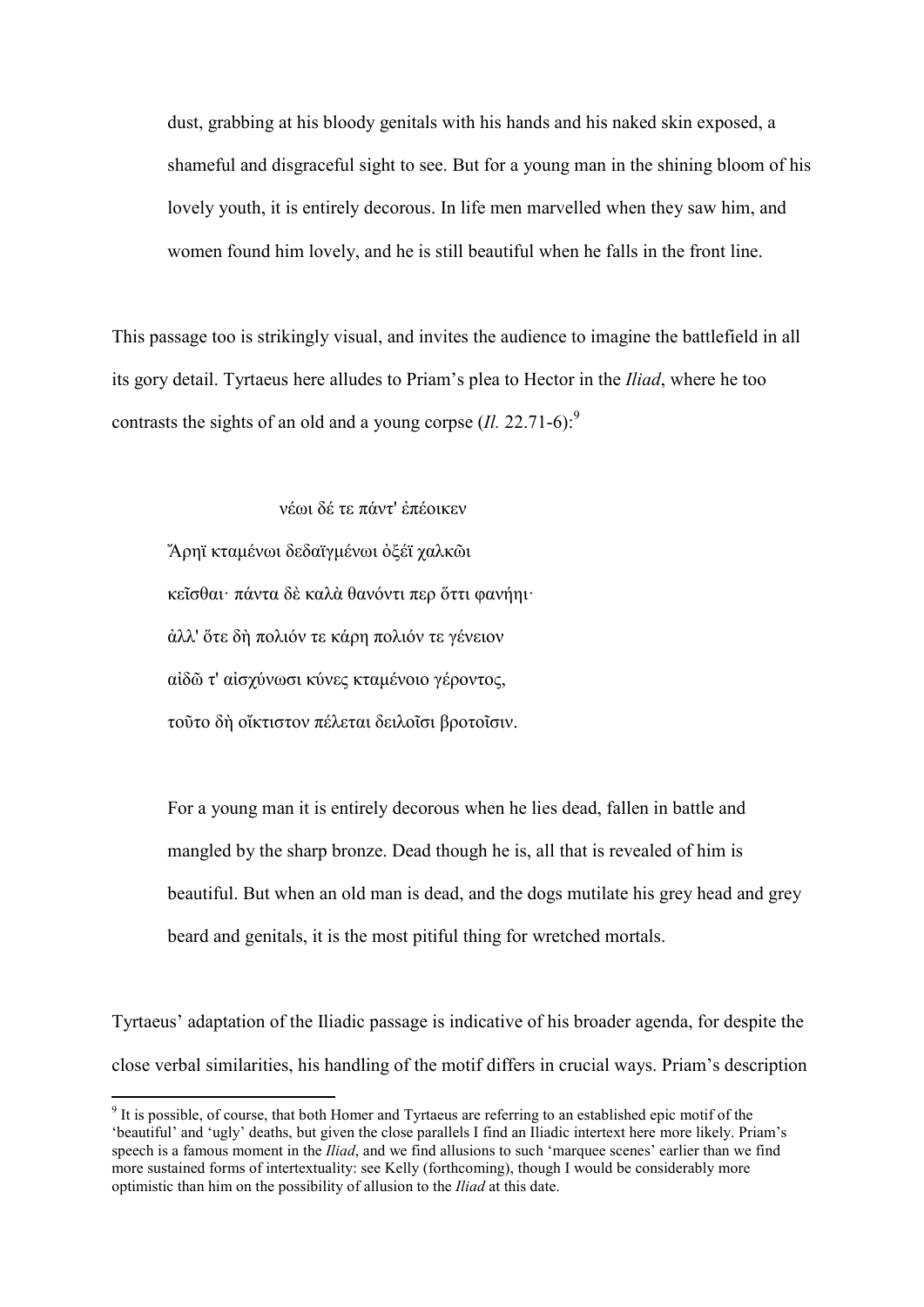of the beauty of the youthful corpse is introduced only as a foil for the horror of the elderly one. His rhetorical purpose is to persuade Hector not to fight, and he is arguing that Hector's death will lead to the sack of Troy and to his own death. The point of mentioning beautiful and ugly deaths is to warn Hector that he may achieve personal glory through a doomed stand against Achilles, but that he will do so at the cost of the destruction of his family and wider community, a moral imparted repeatedly throughout the strand of the poem that deals with Hector's choices.<sup>10</sup> The function of Tyrtaeus' poem, on the other hand, is to inspire its listeners to courage in battle, and to present death as a lesser evil compared to cowardice. Thus the death of the old man is introduced as a warning of the consequences of deserting the battleline and allowing the more vulnerable to die in one's place (19-20). Whereas Priam envisages the old man's death as the murder of a feeble civilian, Tyrtaeus' old man is himself an active participant in the battle. The shame in his death is not only that it appears horrible and shameful to those who witness it, but more precisely the fact that he lays down his life while the younger men hold back ( $\pi \rho \acute{o} \sigma \theta \acute{\epsilon}$  νέων, 22).<sup>11</sup> Tyrtaeus draws on the traditional opposition between beautiful youth and ugly old age to suggest particular disgust when the fine appearance of the young men is not matched by their moral fibre. Rather than being 'pitiful' like the Iliadic old man (οἴκτιστον, *Il.* 22.76), the sight of the elderly corpse is 'shameful and disgraceful' (αἰσχρά ... καὶ νεµεσητόν, 26), a phrase which leaves open the possibility that the disgrace is incurred by the young men who hang back before their elders rather than referring to the corpse itself. This shift is further emphasised by the reversal in the order in which the images are presented, for the glory of a youthful death is the climax of the elegiac passage. For a young man to die in battle is not only morally appropriate (πάντ' ἐπέοικεν, 27) but even beautiful, and his body is described in language which emphasises its erotic appeal (28-9). The final description of the corpse as καλός (30) leaves space for both

<sup>10</sup> See esp. *Il.* 22.104-7.

<sup>&</sup>lt;sup>11</sup> Cf. Tyrt. fr. 11.19-20 W, and the shameful sight of the dead warrior whose wound is on his back.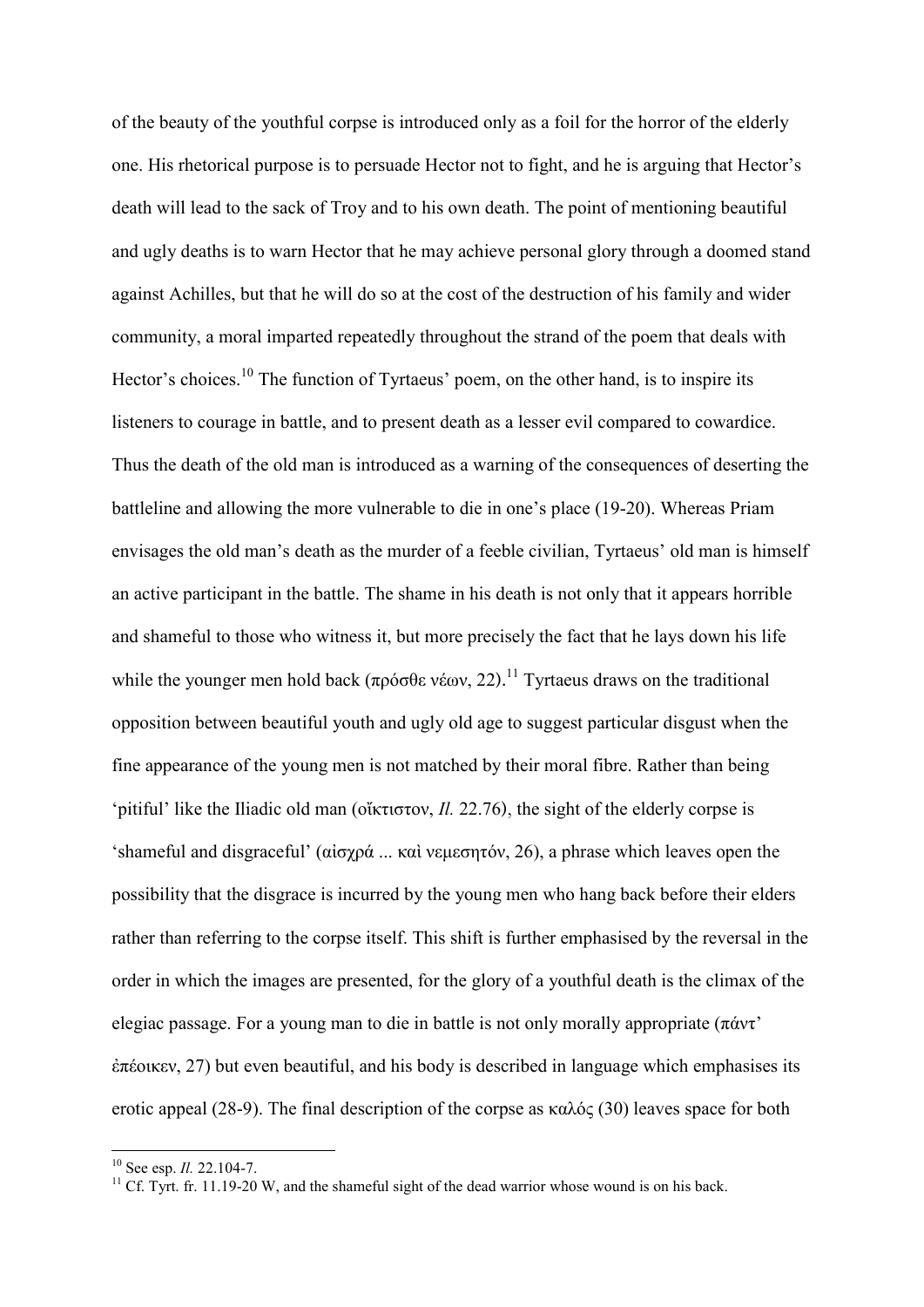ethical and aesthetic interpretation, suggesting once more that the glamour of war is connected to its privileged status in terms of masculine values.

Thus Tyrtaeus makes extensive use of visual imagery in his descriptions of the contemporary battlefield, and encourages his audience to imagine warfare unfurling before them. This not only makes for an exciting narrative, but is also central to the poems' didactic goals, for Tyrtaeus uses the spectacle of war in order to convey moral messages about how to behave on the battlefield. This valorisation of warfare is not surprising given the martial nature of Spartan society, and Tyrtaeus' portrayal of the combat as an immediate situation led some scholars to suggest that the poems were composed for performance in a military context.<sup>12</sup> Yet poems whose performance context is clearly sympotic also encourage their audiences to imagine the visual appeal of war from the safety of their drinking couches. For example, Alcaeus revels in the beauty of a room filled with armour (fr. 140 V), in a poem quoted by Athenaeus as an example of how the poet prioritises martial courage (627ab):

 $] \ldots$   $[$ 

µαρµαίρει δὲ̣ µέγας δόµος

χάλκωι, παῖσα δ' Ἄρηι κεκόσµηται στέγα

λάµπραισιν κυνίαισι, κὰτ

τᾶν λεῦκοι κατέπερθεν ἴππιοι λόφοι (5)

νεύοισιν, κεφάλαισιν ἄν-

δρων ἀγάλµατα· χάλκιαι δὲ πασ⟨σ⟩άλοις

κρύπτοισιν περικείμεναι

-

λάμπραι κνάμιδες, ἔρκος ἰσχύρω βέλεος, (10)

 $12$  The suggestion of West (1974: 10-11) that the poetry was performed on campaign takes the military context too literally, though there is evidence that later in antiquity this was believed to have been the case (Lyc *in Leocr*.107, Philochorus 328 F 216). Bowie (1990) argues convincingly that there is no reason to object to a sympotic performance context. For discussion of Tyrtaeus' possible performance contexts, see Nagy (1990); Brunhara (2010), and for the politics of exhortatory poetry in general, see Irwin (2005).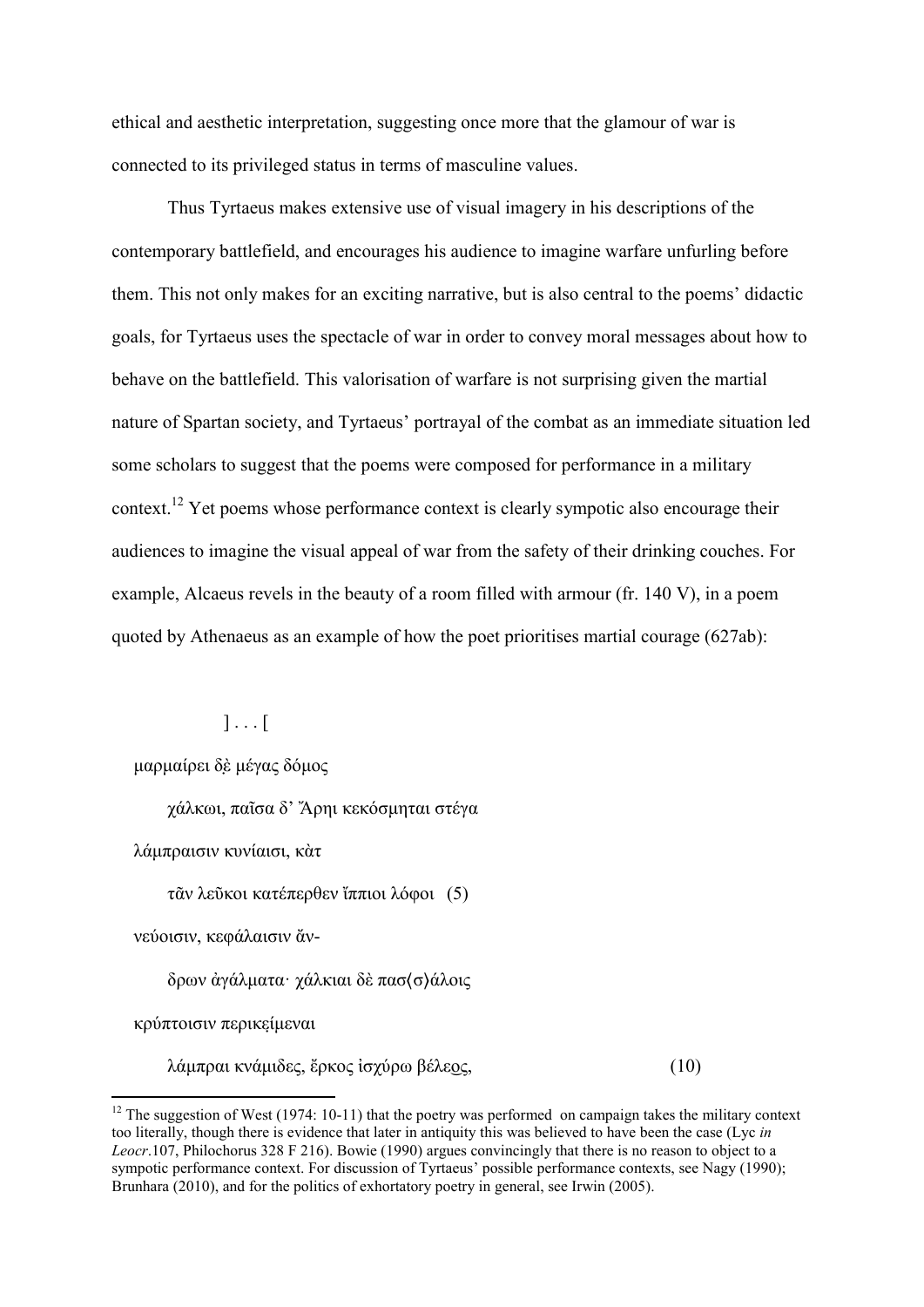θόρρακές τε νέω λίνω

κόιλαί τε κὰτ ἄσπιδες βεβλήµεναι·

πὰρ δὲ Χαλκίδικαι σπάθαι,

πὰρ δὲ ζώµατα πόλλα καὶ κυπάσσιδες.

τῶν οὐκ ἔστι λάθεσθ' ἐπεὶ (15)

δὴ πρώτισθ' ὑπὰ τὦυργον ἔσταµεν τόδε.

The great hall gleams with bronze, and the whole roof is adorned for Ares with shining helmets, down from which nod white horse-hair crests, adornments for the heads of men. Shining bronze greaves hang on the pegs they hide, protection against a strong missile, and breastplates of new linen and hollow shields have been cast on the floor. Next to them are Calchian swords, and next to those are many belts and tunics. These are the things we can't forget, now that we've taken on this task.

Alcaeus here adapts a conventional trope of sympotic poetry, for it is common to find selfreferential descriptions of the symposium that praise the location and the preparations taken by the host.<sup>13</sup> Here, however, rather than focusing on the food, drink, or sympotic paraphenalia, Alcaeus dwells on the military equipment stored in the house, encouraging his listeners to see them as decorative objects.<sup>14</sup> The idea that armour is intrinsically beautiful can be traced back to epic, where arming scenes dwell on the warriors' fine equipment and its lovely decoration. Alcaeus' poem stresses the visual appeal of the armour, described repeatedly with words indicating brightness and shining (µαρµαίρει, 3; λάµπραισιν, 5;  $\lambda$ εῦκοι, 5; λάμπραι, 10). Its beauty is also foregrounded by the expressions Άρηι κεκόσμηται

<sup>&</sup>lt;sup>13</sup> Cf. Xenoph. fr. 1, Sem. frr. 22-3 W, and see Bowie (2009: 122). For the probable performance context as the house of a *hetairos,* see also Boedeker 2012: 70. As Page (1955: 222) notes, Hdt. 1.34.3 is also evidence that the men's hall might be decorated with hanging armour.

 $14$  Cf. Burnett (1983: 124).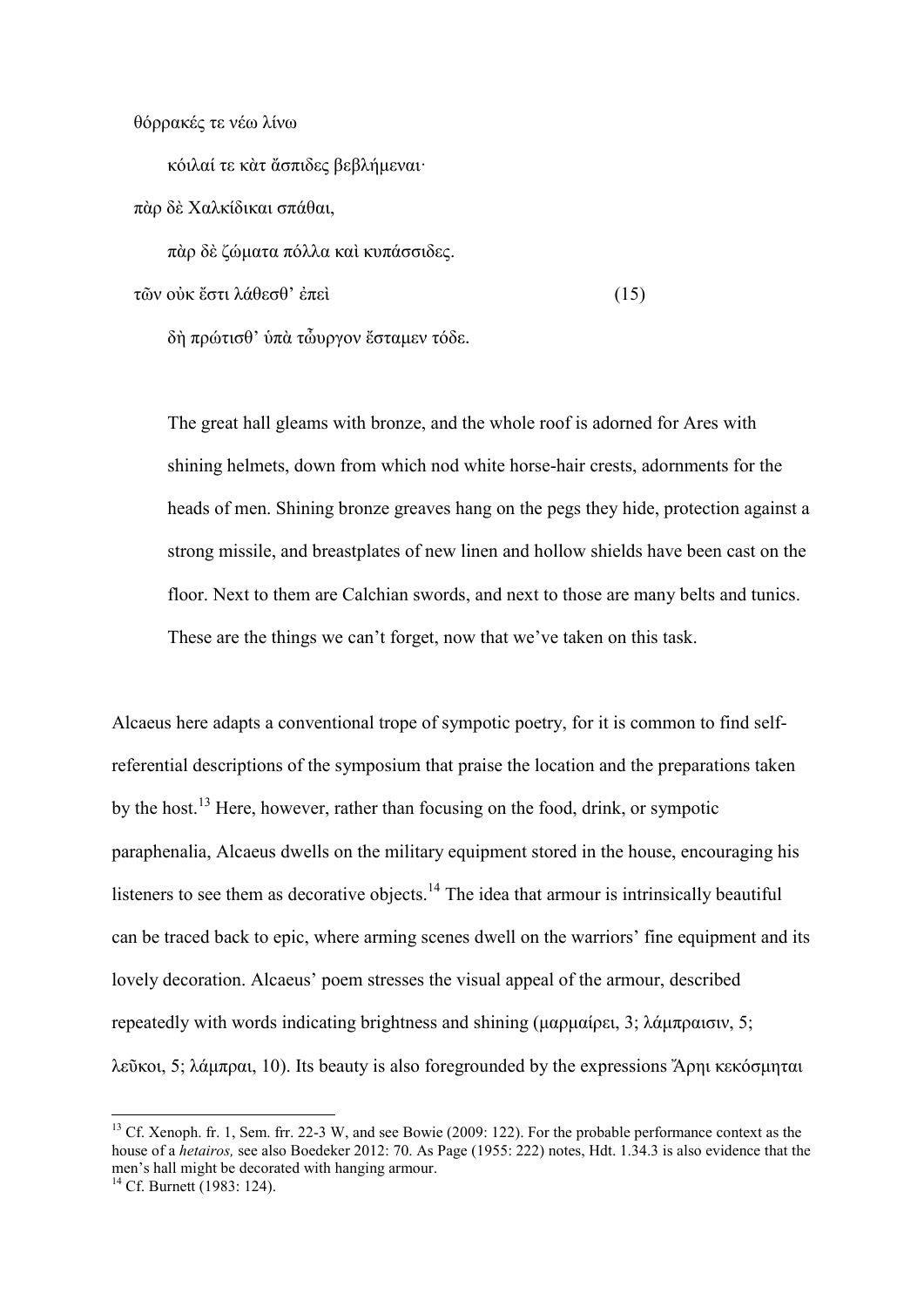('adorned for Ares', 4) and ἀγάλματα ('adornments', 8).<sup>15</sup> Both phrases infuse the armour with quasi-religious significance: it is imagined as the adornment of a deity, while 'ἄναλμα' is often used of gifts to the gods.<sup>16</sup> Yet the armour's splendour is closely aligned with its martial function, and throughout his description, Alcaeus alludes to the context in which it will be used. The motion implied by the 'nodding' of the crests (νεύοισιν, 6) reminds us that they will soon be on the heads of men going into battle, while the image of the greaves hiding their pegs (8-10) hints at their function of concealing and protecting the legs of their wearer. In both cases, the allusion to the armour's purpose is closely followed by a direct reference to it (κεφάλαισιν ἄν-/δρων ἀγάλµατα, 6-7; ἔρκος ἰσχύρω βέλεος, 10). Similarly, the idea that the shields and breastplates have been 'thrown' onto the floor (βεβλήμεναι, 11) suggests a rout, with the defeated enemy jettisoning their heavy equipment as they run from the battleline, while the piles of swords, belts, and tunics suggests the stripping of spoils after the victory (13-14). Behind the immediate sight of the armour in storage lies a ghostly spectacle of the armed conflict for which it is meant.<sup>17</sup> The final lines reinforce this message, as the poet reminds his audience of the importance of arms to their current situation (some form of civic discord, though the details and background are not specified), and so hints that the time to use them lies close at hand.<sup>18</sup>

While warfare is implicit rather than directly narrated in this fragment, Alcaeus, like Tyrtaeus, draws on its associations with beauty in order to bolster his audience's resolution. It is perhaps partly this glorification of the military rather than the peaceable aspects of

<sup>&</sup>lt;sup>15</sup> Gerber (1970: 200) also argues that the glitter of the arms is suggested by the clustering of hard sounds ( $\kappa$  /  $\chi$ used 25 times;  $\pi / \varphi$  used 19 times)

<sup>&</sup>lt;sup>16</sup> Though it is (deliberately) ambiguous whether Άρηι here should be taken as the god's name or as a metonomy for war itself, in which case κεκόσμηται indicates how the battle is made more spectacular through the finery on display.

<sup>&</sup>lt;sup>17</sup> Burnett (1983: 124-5) reads the poem as a movement from beauty to ordinary practicality, but I am unconvinced by her translation of lines 10-13 on which this analysis is based.

<sup>&</sup>lt;sup>18</sup> I agree with Walker (2000: 216-17) that it is tempting to take the poem as nearly complete, and to see the task as unspecified. Since the audience must have known the political context which prompted the poem, it is poetically more effective if it is not spelled out in full but merely alluded to at the end. For the shift in tone at the end of the poem, see also Maurach (1968).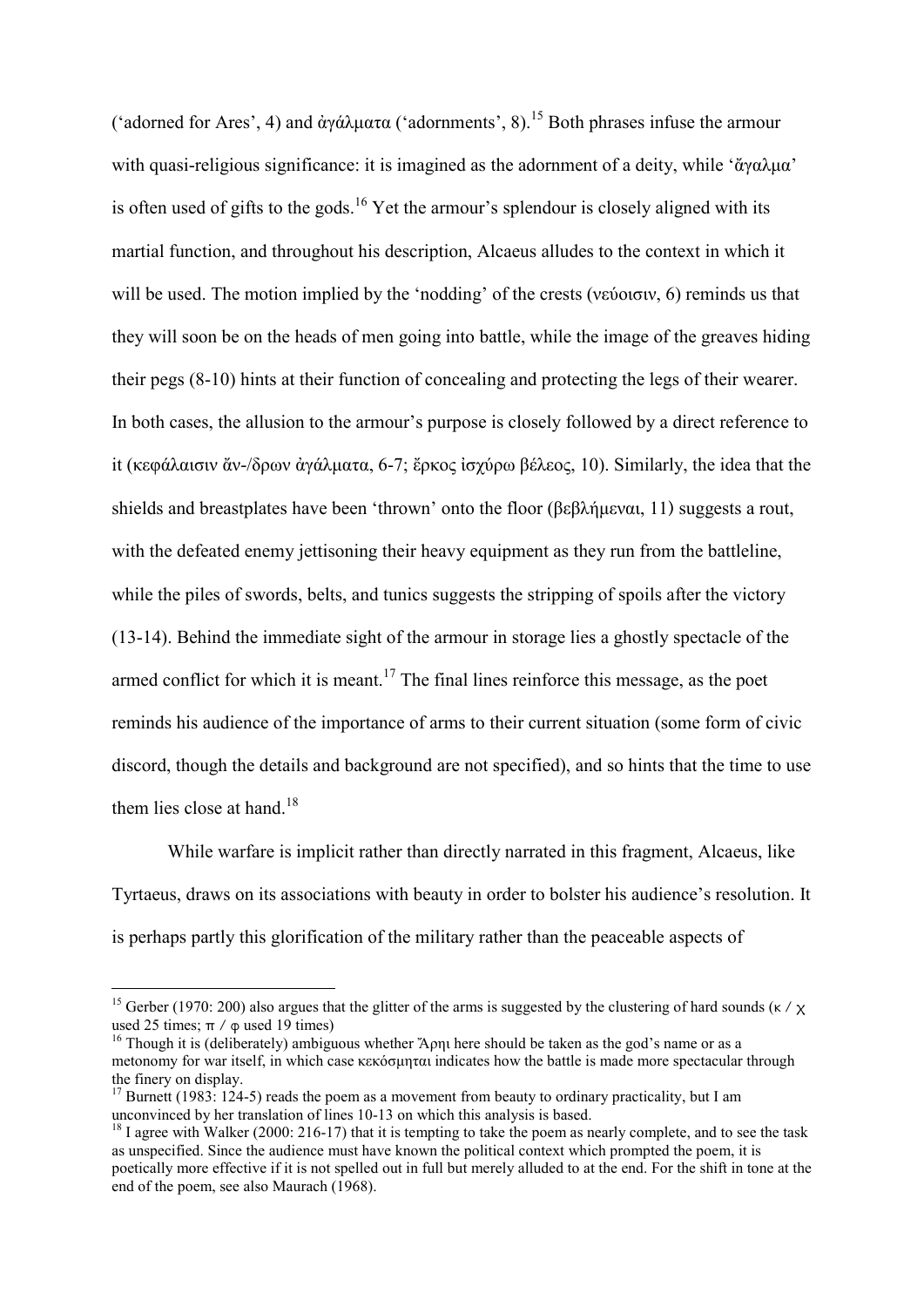sympotic companionship that caused Athenaeus to describe these lines as showing that Alcaeus was 'more warlike than he should be' (μᾶλλον τοῦ δέοντος πολεμικὸς γενόμενος, 627ab). Yet Athenaeus' criticism also reflects the fact that the conflict is one of political *stasis* rather than war with an external enemy. The splendour of the armour serves a rhetorical function, for it encourages the listener to see this conflict as a noble one and downplays the negative consequences of internal discord. Similarly, Alcaeus makes rich use of epic language to describe the arms. Lines 4-5 are evocative of epic formulae describing an arming scene; in particular 'κατέπερθεν ἴππιοι λόφοι / νεύοισιν' ('horse-hair crests nod from above 5-6) recalls the Homeric 'δεινὸν δὲ λόφος καθύπερθεν ἔνευεν' ('the crest nodded terribly from above'), while the greaves' role as 'ἔρκος ἰσχύρω βέλεος' ('protection against a strong missile') is modelled on the epic 'ἕρκος βελέων' ('a protection against missiles').<sup>19</sup> The use of bronze rather than iron also presents the armour as heroised, rather than being a realistic description of contemporary equipment.<sup>20</sup> This epicising language has an agenda, for it presents the conflict as on a par with the great deeds of the heroes of old, rather than embroiled in murky contemporary politics. Since civic discord is usually presented as hateful in Greek thought, Alcaeus may be trying to put a positive spin on a distasteful form of conflict, and so encourage his fellow symposiasts, who were presumably members of his own political grouping.

A rhetorical purpose is equally apparent in Mimnermus' description of a brave warrior (fr. 14 W):

οὐ µὲν δὴ κείνου γε µένος καὶ ἀγήνορα θυµὸν

τοῖον ἐµέ͜ο προτέρων πεύθοµαι, οἵ µιν ἴδον

<sup>19</sup> δεινὸν δὲ λόφος καθύπερθεν ἔνευεν: *Il.* 3.337, 11.42, 15.81, 16.138; *Od.* 22.124. ἕρκος βελέων or ἕρκος ἀκόντων: *Il.* 5.316, 15.646.

<sup>&</sup>lt;sup>20</sup> Page (1955: 211-22) discusses the old-fashioned nature of the weapons, though his analysis is hampered by his assumption that the description is accurate rather than poetic (so also Snodgrass 1983: 183). For the epic language, see also Rösler (1980: 153-4).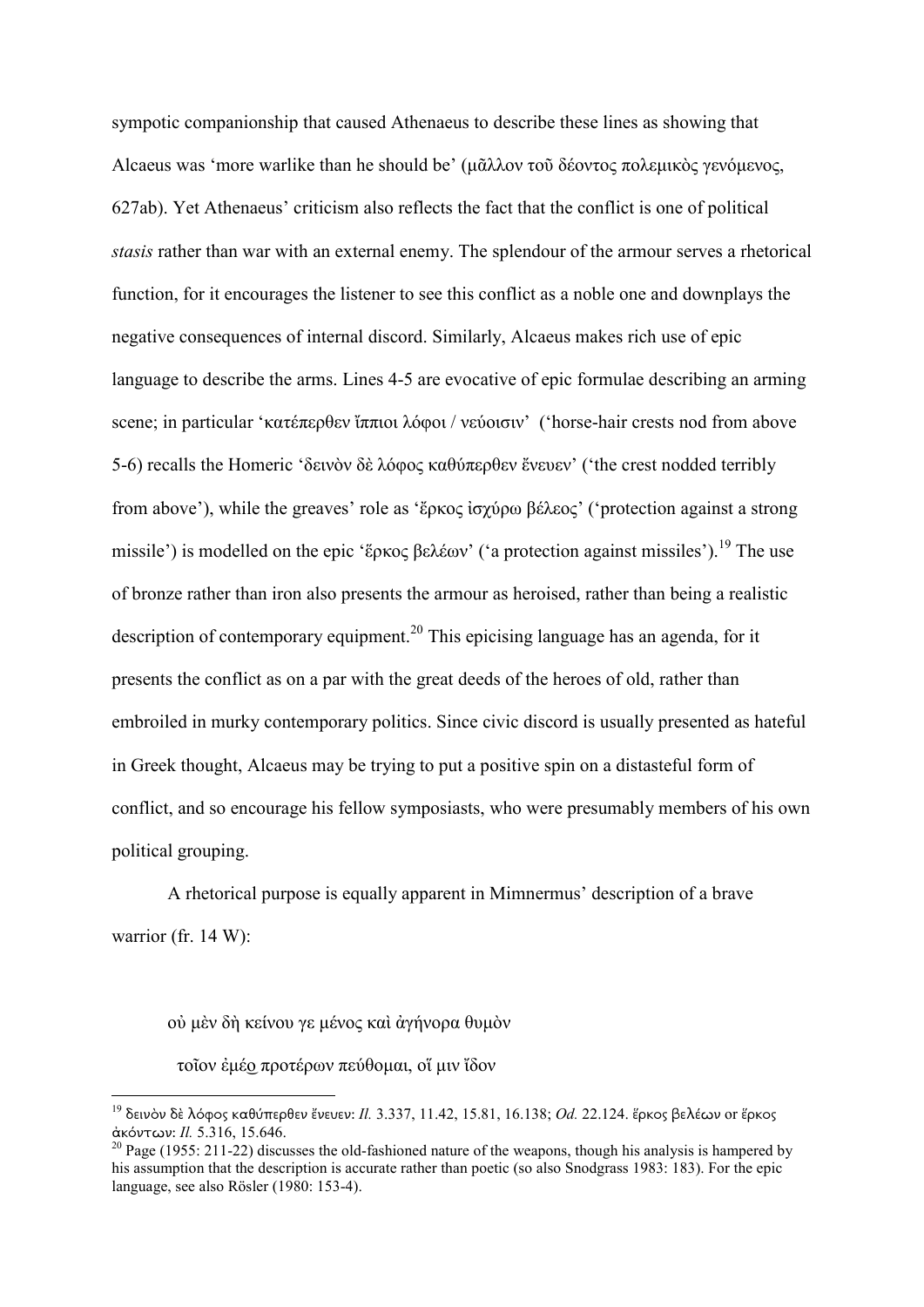Λυδῶν ἱπποµάχων πυκινὰς κλονέοντα φάλαγγας Ἕρµιον ἂµ πεδίον, φῶτα φερεµµελίην· τοῦ µὲν ἄρ' οὔ ποτε πάµπαν ἐµέµψατο Παλλὰς Ἀθήνη (5) δριµὺ µένος κραδίης, εὖθ' ὅ γ' ἀνὰ προµάχους σεύαιθ' αἱµατόεν<τος ἐν> ὑσµίνηι πολέµοιο, πικρὰ βιαζόµενος δυσµενέων βέλεα· οὐ γάρ τις κείνου δηίων ἔτ' ἀµεινότερος φὼς ἔσκεν ἐποίχεσθαι φυλόπιδος κρατερῆς (10) ἔργον, ὅτ' αὐγῆισιν φέρετ' ὠκέος ἠελίοιο.

The might and warlike spirit of that man were not like (yours), as I learn from older men who saw him routing the phalanxes of the Lydian cavalry on the plain of Hermos with his ash-spear. Never did Pallas Athena find fault with his heart's fierce might, when he rushed through the foremost fighters in the combat of bloody war, defying the sharp missiles of the enemy. No man of the enemy remained his better, when he traversed the harsh task of war, as long as he moved in the rays of the swift sun.

The portrayal of the outstanding individual singlehandedly routing the enemy evokes the Homeric *aristeia*, while his description as the best of all (οὐ γάρ τις κείνου δηίων ἔτ' ἀµεινότερος φώς, 9) reminds us of Achilles, the best of the Achaeans. As well as an Achilles, this warrior is also a second Diomedes, directly supported by Athena in his triumph over the massed ranks of an Asiatic foe. Indeed, as Grethlein notes, this warrior surpasses the Homeric Diomedes, for he gives no grounds for Athena to rebuke him (vs *Il.* 5.800-24) and is not wounded by an enemy missile (vs. *Il.* 98-100).<sup>21</sup> The description is vivid and exciting: we are

<u>.</u>

 $21$  Grethlein (2007: 107-8).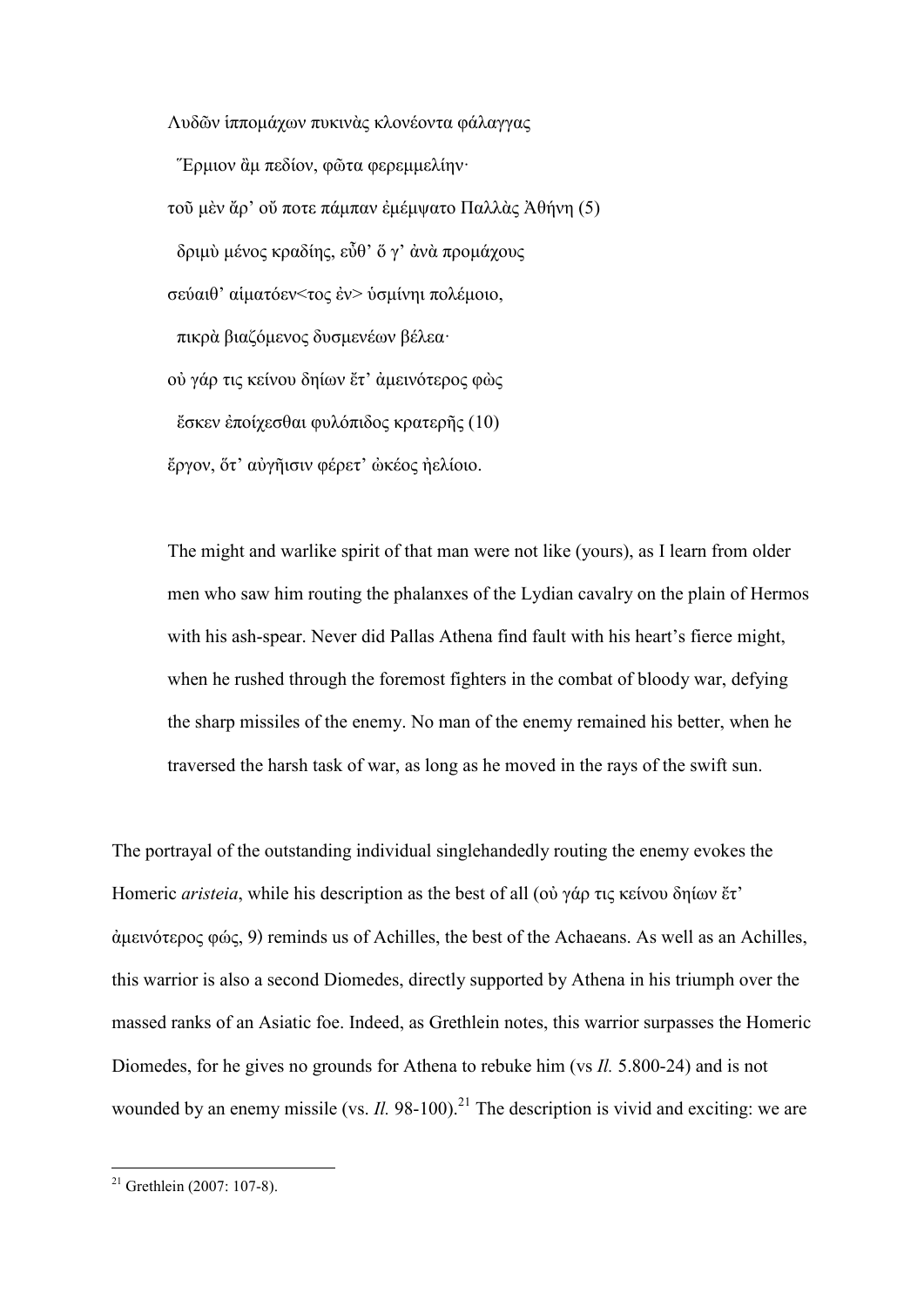encouraged to imagine the older men's story as a visual narrative, with the details of location, military equipment, and the hero's dynamic movement through the battleline. Yet the underlying message is accusatory, for the purpose of the narrative is not to praise the former warrior but to criticise contemporary fighters.<sup>22</sup> Each achievement of this warrior is introduced with a negative clause (οὐ μὲν δή, 1 ... οὔ ποτε πάμπαν, 5 ... οὐ γάρ, 9), reinforcing the idea that the warrior's greatness is mentioned to contrast with the failings of the men of today.

Mimnermus draws on the common archaic trope that mortals are in a state of decline from a superior past; however, he does not look back to the vanished mythological world of the heroes but to the previous generation, and the mighty deeds of the warrior do not require the aid of the Muses, but can be attested by the eye-witness accounts of older men  $(2)$ .<sup>23</sup> Since we lack the poem's wider context, we should be cautious of assuming that it was accusatory overall: if, for example, the lines were spoken by a character in the heat of battle, and were followed by a description of his companions' courageous rallying, our interpretation of the tone would be quite different.<sup>24</sup> Nevertheless, the fragment once again reminds us that the lyric poets' use of the spectacle of war must be read through the filter of their rhetorical goals. While lyric poetry draws on the epic grandeur of war, such martial narratives are not told for their own sake, but embedded into a broader social and poetic context.

#### **Anti-epicising spectacles of war**

-

The poems discussed above are cases where poets use epic associations positively, in order to suggest a kinship between epic and contemporary warfare. Yet poets can also choose to

<sup>23</sup> As Jacoby (1918:  $287-9$ ) notes, this too is an intertext with Diomedes, whom Agamemnon criticises for lacking the courage of his father (*Il.* 4.370-400). For further discussion of the criticism of Mimnermus'

<sup>&</sup>lt;sup>22</sup> See Allen (1993: 117). For memories of the past as a key feature of sympotic poetry, see Rösler (1990).

contemporaries, see Klinger (1930: 80-1); Massa Positano (1946: 361-2); West (1974: 74); Podlecki (1984: 60). <sup>24</sup> Cf. Bowie (1986: 29).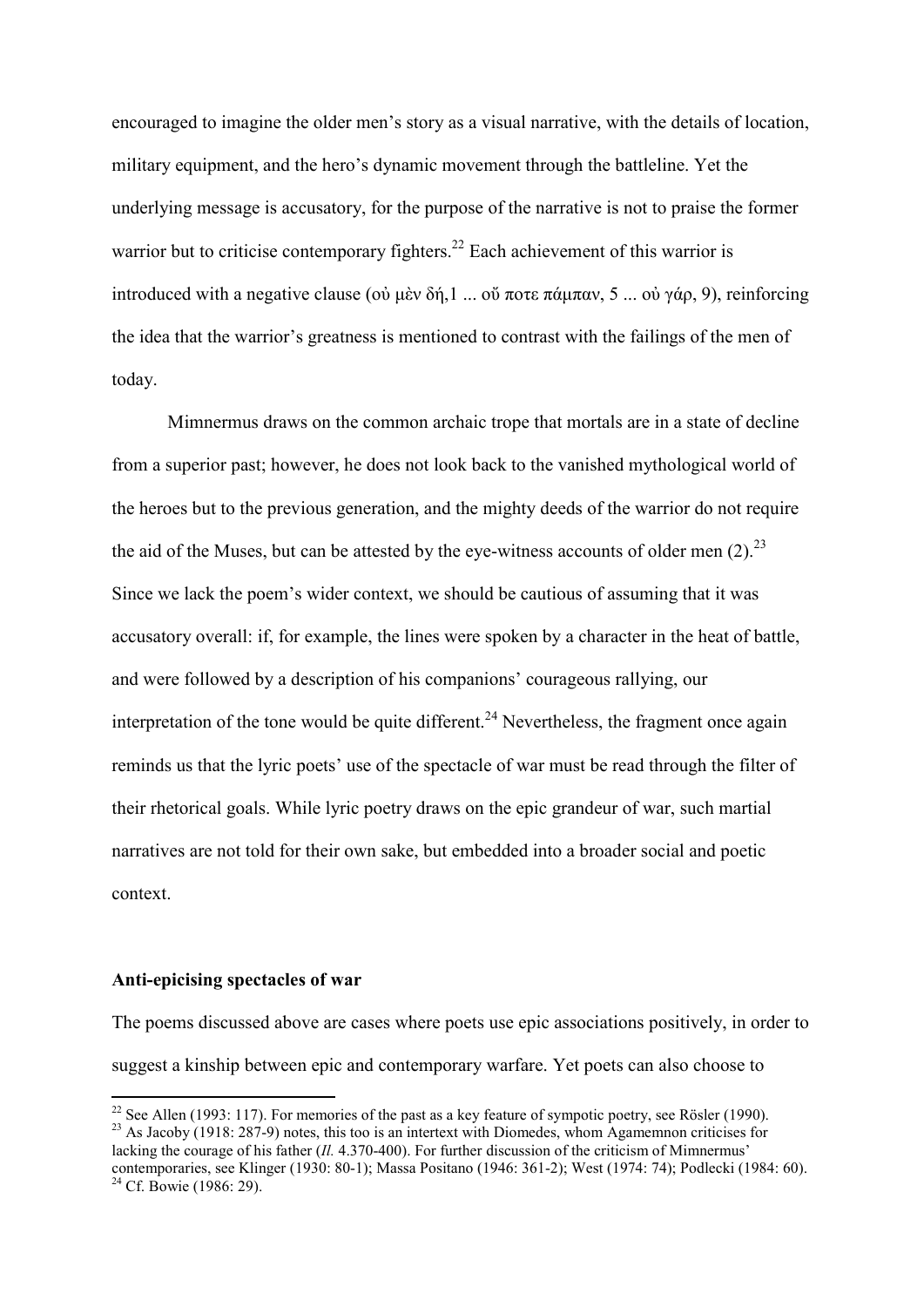emphasise difference rather than similarity, and the second part of this chapter will therefore explore cases where the language of war as spectacle is used to challenge the epic outlook. Perhaps the most famous example is Archilochus' 'Shield Poem', a (probably complete) elegy which draws heavily on epic martial language in order to express a distinctly nonheroic viewpoint (fr. 5 W):

ἀσπίδι µὲν Σαΐων τις ἀγάλλεται, ἣν παρὰ θάµνωι, ἔντος ἀµώµητον, κάλλιπον οὐκ ἐθέλων· αὐτὸν δ' ἐξεσάωσα. τί µοι µέλει ἀσπὶς ἐκείνη; ἐρρέτω· ἐξαῦτις κτήσοµαι οὐ κακίω.

Some Saian glories in my shield, that blameless armour which I left by a bush, against my will. But I saved my own skin. What's that shield to me? To hell with it! I'll get another one no worse.

The poem has been read since antiquity as a travesty of martial values: thus Plutarch claims that it led to Archilochus being banned from Sparta (*Instit. Lac.* 34), while Critias attacks Archilochus for making his shameful behaviour public (fr. 44 DK).<sup>25</sup> In fact, the parody of epic battle scenes is more sophisticated than is usually recognised, and Archilochus alludes to Homeric battle narrative in order to poke fun at his own narrator, as well as to critique the traditional ethos of heroism.

The poem opens in the aftermath of a military encounter, as Archilochus offers a snapshot of the barbarian warrior exulting (ἀγάλλεται, 1) in the capture of the narrator's

<sup>&</sup>lt;sup>25</sup> Older scholarship also often assumed that the poem reflected a real incident in Archilochus' life, cf. e.g. de Falco (1946: 348); Kirkwood (1974: 33); Rankin (1977: 42). Now scholars are rightly more cautious of attempts to read biographical reality into the poems, especially given that the jettisoning of a shield is a common trope in lyric poetry: cf. Alc. fr. 401b V; Anacr. fr. 381 *PMG*, and see Schwertfeger (1982); Corrêa (1998: 123-6).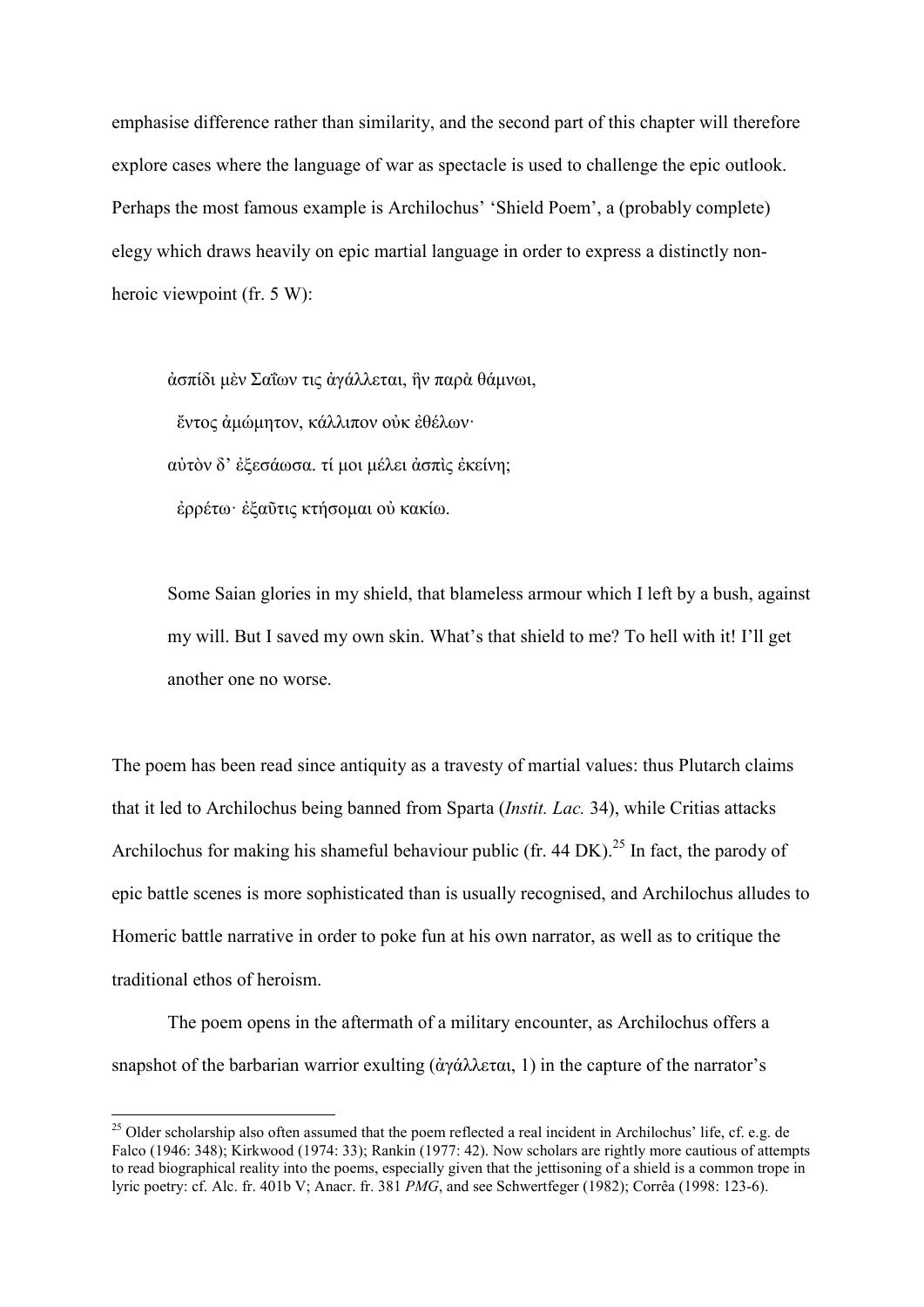shield. The choice of 'ἀγάλλεται' evokes the epic trope of the warrior rejoicing in the spoils stripped from his enemy; more specifically, it may recall the image of the Homeric Hector glorying in the arms of Achilles.<sup>26</sup> 'ἀγάλλοµαι' tends to be used negatively in the *Iliad*, and this resonance encourages us to perceive the barbarian warrior as arrogant, and to focalise the situation through the narrator's eyes.<sup>27</sup> The epic resonance elevates the status of the enemy warrior and adds grandeur to the situation. Yet Archilochus also parodies the gulf between the world of epic and his own, for in the place of a famous hero we find an anonymous barbarian described dismissively as 'some Saian' (Σαΐων τις), with the 'τις' suggesting a derogatory attitude.<sup>28</sup> The epic language also highlights the most significant difference between the Archilochean context and the battle-scenes it evokes, for rather than triumphantly stripping the armour from a defeated enemy, the Saian has found an abandoned shield left by the fleeing narrator. $29$ 

The shield is described as 'ἔντος ἀµώµητον' ('blameless armour', 2), a formula modelled on Homeric precedent but not identical with anything in extant epic.<sup>30</sup> The *Iliad* regularly uses the plural form 'ἔντεα' of epic armour, but 'ἔντος' in the singular is rare, and the use of the singular draws our attention to this individual item, whose significance has already been suggested by the placing of 'άσπίδι' as the first line of the poem.<sup>31</sup> Calling the shield 'έντος' implies it is a piece of such importance that it can stand for the whole set of equipment

<u>.</u>

<sup>26</sup> *Il.* 17.473, 18.132.

<sup>&</sup>lt;sup>27</sup> On 'ἀγάλλομαι' see Di Benedetto (1991: 17-18), and see also Page (1964: 132); Seidensticker (1978: 8-9). <sup>28</sup> Cf. Corrêa (1998: 127).

<sup>&</sup>lt;sup>29</sup> Scholars who seek to lessen Archilochus' culpability interpret 'παρὰ θάμνῳ' as indicating that the poet did not throw his shield away but that it was resting against a bush and then lost during a surprise attack: cf. Gerber (1970: 15); Loscalzo (1997: 16-17); Anderson (2008: 259). However, this does not follow, for 'κάλλιπον' need not suggest deliberate placing, and much of the poem's *frisson* relies on the fact that the narrator's behaviour is controversial. On the significance of 'οὐκ ἐθέλων', and its relevance to this issue, see Mazzocchini (2006: 439- 41).

 $\frac{30}{30}$  See Page in Scherer (1964: 110); Seidensticker (1978: 8).

<sup>31</sup> A parallel is [Hes.] fr. 343.18 MW, where the singular 'ἔντος' is used of Athena's *aegis*, an item which is also of importance individually rather than as part of a set of arms. Archilochus himself also uses the singular at fr. 139.5 W, though the context is unclear.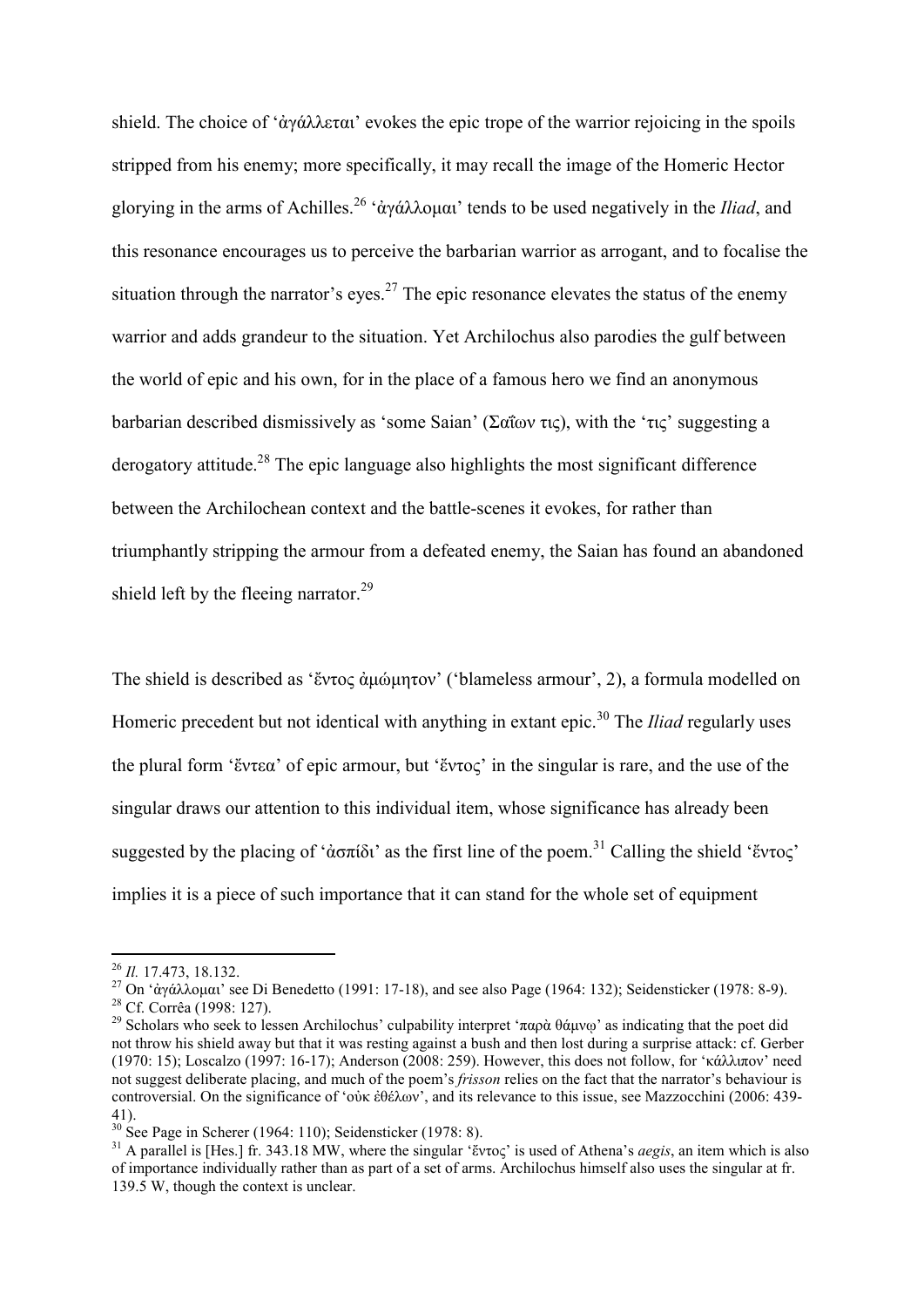(ἔντεα). The shield is therefore analogous to the significant pieces of armour used to identify the great epic heroes (e.g. Achilles' shield and great ash spear, Ajax's boar-tooth helmet). 'ἀµώµητον' ('blameless') is significant too, for although it is found in epic along with the alternative form 'ἀµύµων', both words usually describe the excellence of people rather than objects.<sup>32</sup> Using it of the shield therefore serves to personify it and increase its significance as the central symbol of the poem; moreover, 'ἀµώµητον' evokes ideas of blame and shame, and so raises the question of whether the narrator is attempting to cast himself as equally blameless.<sup>33</sup> The ambiguity of the shield comes to the fore again in the last words of the poem, where the narrator consoles himself with the thought that he can get another shield 'no worse' (οὐ κακίω, 4). In the context of a shield, we might well expect 'κακός' to refer to the visual beauty of the object, and the word reminds us of descriptions of fine and elaborate Homeric armour, yet 'κακός' in epic commonly means 'cowardly', and is used of men who fail to perform on the battlefield.<sup>34</sup> The poem's final words, therefore, summarise the poem's central concern as to what the shield symbolises: is it simply an object, or is it a reflection of the moral worth of its owner, and in which of these two senses should we understand 'κακίω'?

The non-spectacular nature of contemporary warfare is depicted equally vividly in fr. 114 W, where Archilochus pokes fun at the epic image of the glorious warrior:

οὐ φιλέ͜ω µέγαν στρατηγὸν οὐδὲ διαπεπλιγµένον οὐδὲ βοστρύχοιϲι γαῦρον οὐδ' ὑπεξυρηµένον, ἀλλά µοι σµικρός τις εἴη καὶ περὶ κνήµας ἰδεῖν

<sup>32</sup> Exceptions are *Il.* 9.128, 15.463

<sup>&</sup>lt;sup>33</sup> Cf. Burnett (1983: 42).

<sup>34</sup> E.g. *Il.* 2.365, 9.319, 13.279, 18.128. Early Greek elegists regularly note the shifting nature of 'κακός' and 'κακότης' and we find frequent debates within the poetry as to how the terms should be understood: e.g. Tyrt. fr. 10.10 W; Thgn. 524, 623, 1061, 1175, and the new Archilochus fragment (P. Oxy 4708). For Archilochus' equally slippery use of 'κακός' in that poem, see Swift (2012: 146).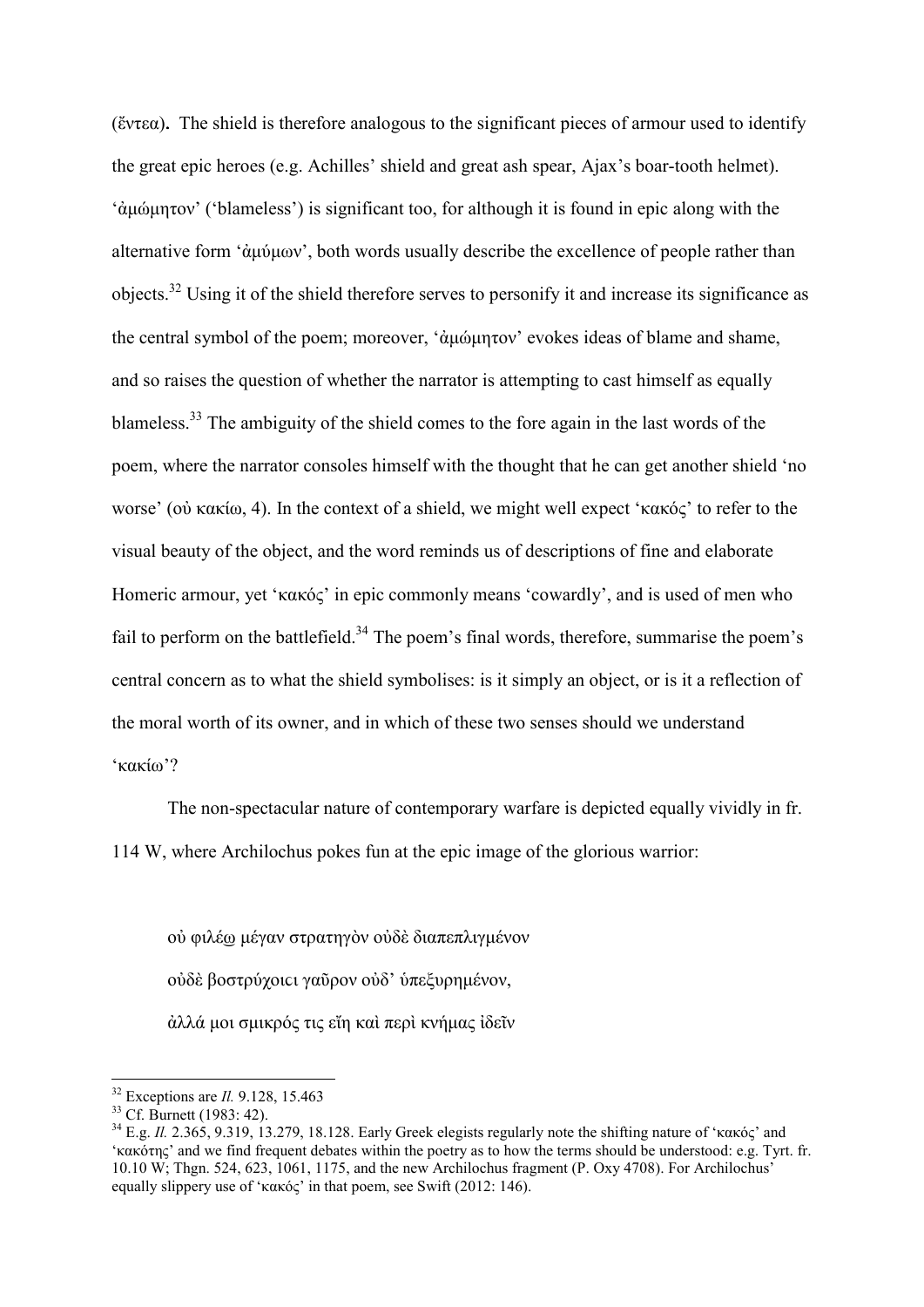ῥοικός, ἀϲφαλέ͜ως βεβηκὼς ποσσί, καρδίης πλέως.

I have no fondness for a general who is tall and takes long strides, proud of his curls and partly shaven. No, as far as I'm concerned let him be short and bandy-legged to look at round the shins, but standing firm on his feet, full of heart.

The poem is used by Dio Chrysostom (33.17) to illustrate the importance of separating appearance from true worth.<sup>35</sup> In epic convention the ideal is for the two to be equivalent: hence Achilles is the handsomest of the Acheans as well as the best warrior (*Il.* 2.674), whereas Thersites is as bad in character as he is ugly in appearance (*Il.* 2.213-19). Nevertheless the Homeric poems are perfectly aware of the potential gap between appearance and reality, and there are several examples of characters who either look handsome but are less than exemplary warriors (most notably Paris, but note also the beautiful but feeble Nireus at *Il.* 2.673-5) or whose humble looks belie their real ability (for example Athene's comments on Tydeus at *Il.* 5.801, or Antenor's on Odysseus at *Il.* 3.216-24).<sup>36</sup> Where Archilochus differs from these models is in the derogatory way he describes the tall general: rather than being impressive on the outside (even if weak within), his good looks are presented as a mockery of dandified fashion.<sup>37</sup> Archilochus thus overturns the conventional focus on the visual impact of a mighty warrior and instead presents his general as something inherently ludicrous.

<sup>&</sup>lt;sup>35</sup> For discussion of the lines' relationship to traditional martial values, see Gerber (1970: 27); Russo (1974); Kirkwood (1974: 33); Toohey (1988); Müller (1994: 180-2).

<sup>&</sup>lt;sup>36</sup> Cf. also Tyrt. fr. 12.1-9 W, where the poet contrasts military worth with external appearance and other forms of *aretê*.

 $37$  Cf. Archil. fr. 117 W, where he mocks his friend Glaucus for his fancy hairstyle.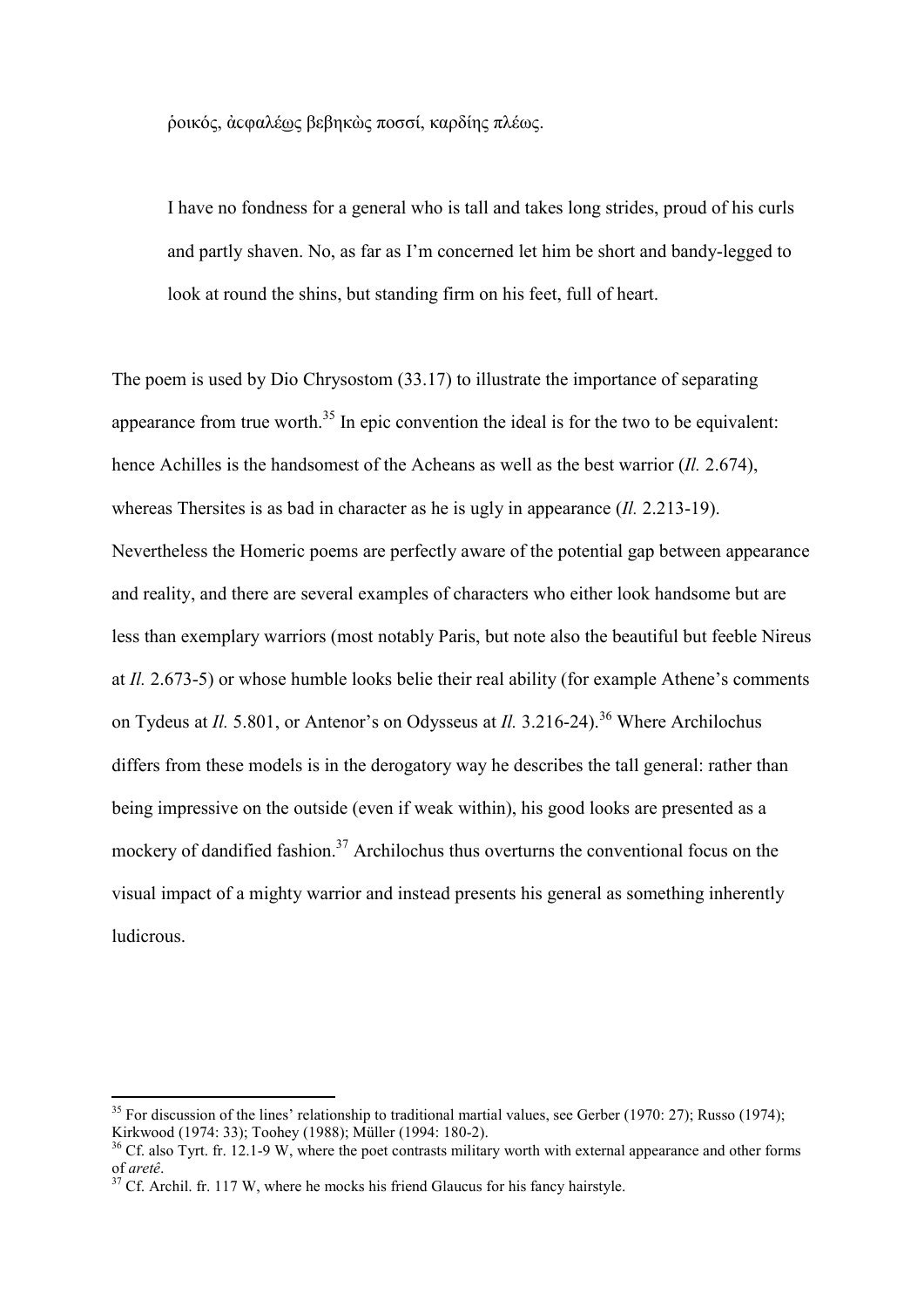The separation between appearance and reality is not fully developed until the final surviving words, where we are told the small general is 'καρδίης πλέως' ('full of heart').<sup>38</sup> The two generals are described in terms which begin by reflecting each other but then diverge: the description of each one begins with a comment on his height ( $\mu \acute{\epsilon}$ γαν, 'tall', 1; σµικρός, 'small', 3) followed by one on his legs and gait (διαπεπλιγµένον, 'takes long strides', 1; περὶ κνήµας ἰδεῖν ῥοικός, 'bandy-legged to look at around the shins', 3-4). After this, however, the two descriptions start to vary: the tall general continues to be described in terms of his appearance (2), but the focus shifts from things that may be useful on the battlefield (size and movement) to ones which are purely decorative (his hairstyle). Conversely, the description of the little general moves from external to inner qualities: 'ἀσφαλέως βεβηκὼς ποσσί' ('standing firm on his feet', 4) is at first glance a physical description but is also loaded with normative connotations, since it alludes to the soldier's ability to stand his ground in battle, and the progression is complete with 'καρδίης πλέως' ('full of heart'), which is entirely about his moral worth.<sup>39</sup> The contrasting paths of the two descriptions show us the real difference between the two generals: the tall general is superficial; in place of the small general's courage, he can only offer his fancy curls.

It would be misleading to argue that Archilochus only draws on the Homeric spectacle of war in order to undermine it, for fragments survive in which he uses epic-style cinematics to celebrate military success. For example, two fragments survive that present an epicising account of a contemporary battle, complete with the detail that Athena herself supported the poet's side (frr. 94, 98 W). It is no coincidence that these poems were preserved on the Sosthenes Inscription, whose aim is to celebrate Archilochus' deeds of religious and patriotic significance, and they would have been selected because they were

 $38$  Like fr. 5, this poem may be complete, since it makes excellent sense as a self-contained unit which builds up to a climax: cf. Russo (1974: 143).

 $39$  Standing firm in battle is a critical element of the hoplite ethos, since the success of the army depended on the line remaining unbroken, as attested for example in the Athenian Ephebic Oath, Lyc. *Leocr.* 76-7: cf. Lavelle (2008: 151).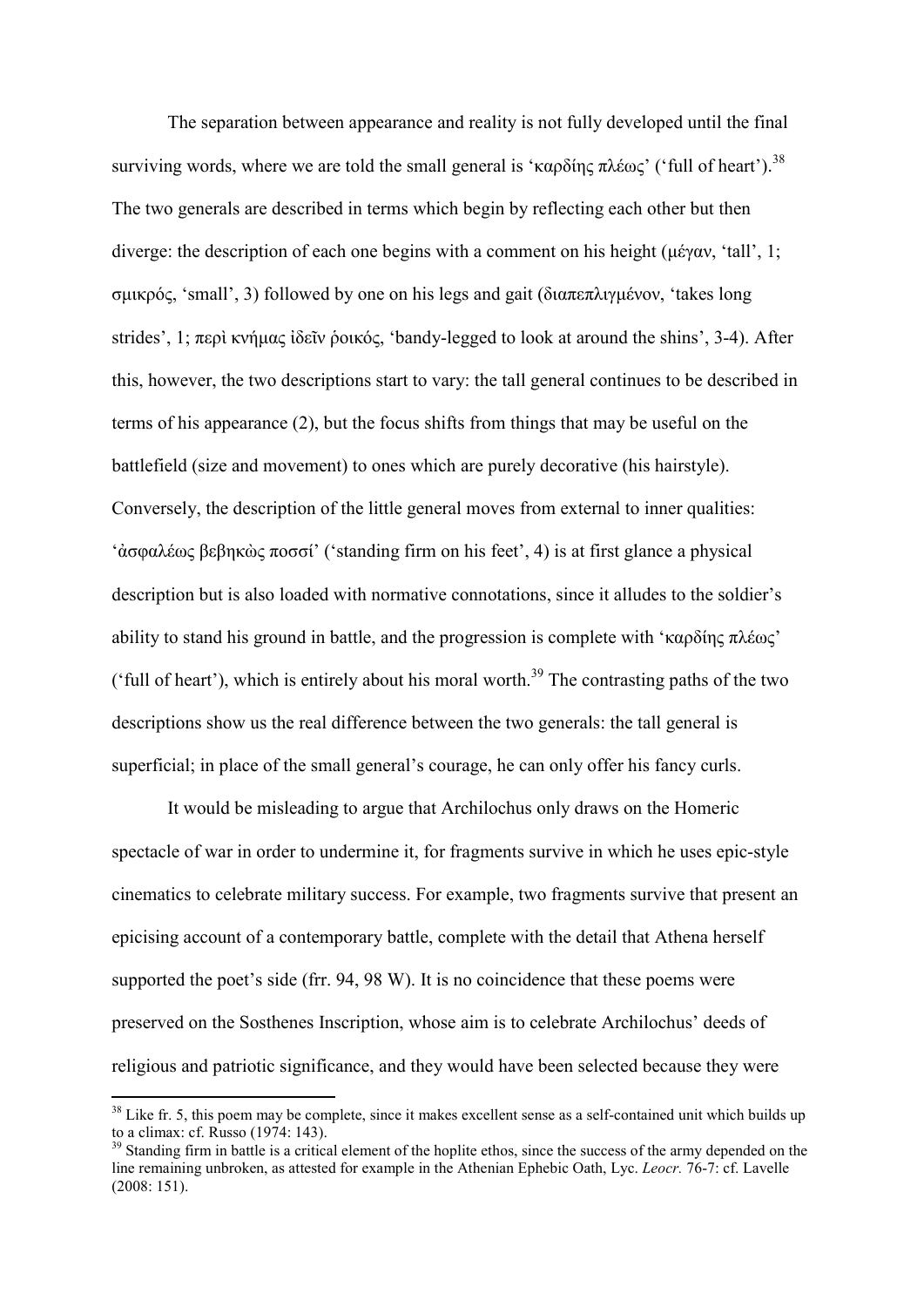believed to show the poet's love for his country. The poems themselves were plausibly composed for performance on civic occasions, for example to celebrate a military success. Conversely, it is significant that the fragments discussed above were probably sympotic, and so performed in a private context where banter and mockery would have been more appropriate. Nevertheless, cynicism is a regular feature of Archilochus' poetry, and conventional descriptions of epic battles provide him with an opportunity to play up the gulf between the grandeur of the heroic world and the sordid reality of his own. Yet lyric challenges to the epic view of warfare can take a more positive form, and it is common for the composers of erotic poems to allude to the spectacle of the battlefield in order to replace it with a different form of worth and beauty: that of love. The most explicit example is Sappho fr. 16 V, where she explicitly rejects the splendour of war:

ο]ἰ µὲν ἰππήων στρότον οἰ δὲ πέσδων οἰ δὲ νάων φαῖσ' ἐπ[ὶ] γᾶν µέλαι[ν]αν ἔ]µµεναι κάλλιστον, ἔγω δὲ κῆν' ὄττω τις ἔραται·

πά]γχυ δ' εὔµαρες σύνετον πόησαι (5)  $\pi$ ]άντι τ[ο]ῦτ', ἀ γὰρ πόλυ περσκέθοισα κάλλος [ἀνθ]ρώπων Ἐλένα [τὸ]ν ἄνδρα τὸν [ αρ]ιστον

καλλ[ίποι]σ' ἔβα 'ς Τροΐαν πλέοι[σα κωὐδ[ὲ πα]ῖδος οὐδὲ φίλων το[κ]ήων (10) πά[μπαν] έμνάσθη, άλλὰ παράγαγ' αύταν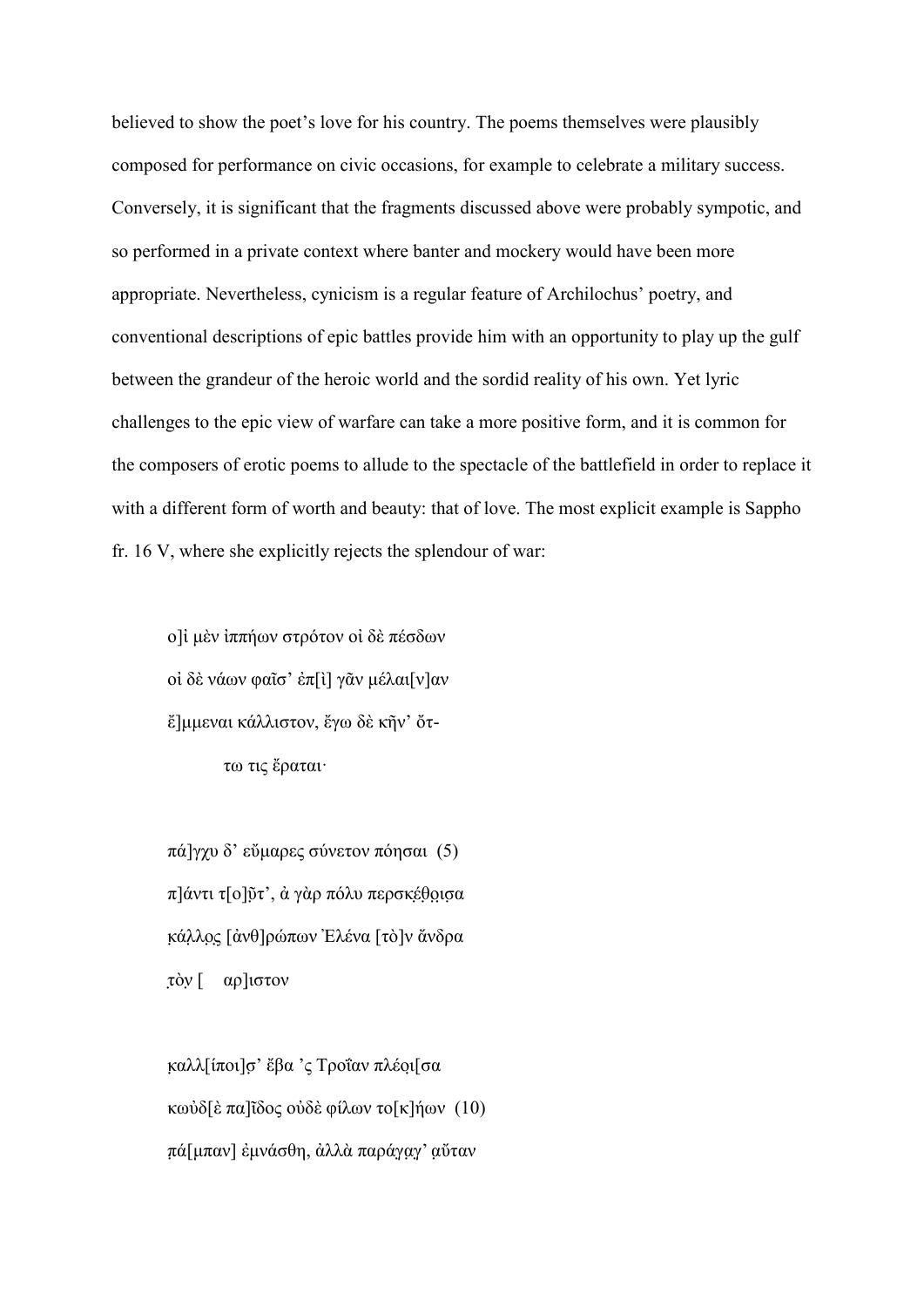]σαν

]αµπτον γὰρ [

-

]... κούφωστ $\begin{bmatrix} \text{lon.} \text{cv} \end{bmatrix}$ 

. .]µ̣ε̣ νῦν Ἀνακτορί[ας ὀ]ν̣έ̣µναι- (15)

σ' οὐ παρεοίσας·

τᾶ]ς ⟨κ⟩ε βολλοίµαν ἔρατόν τε βᾶµα κἀµάρυχµα λάµπρον ἴδην προσώπω

ἢ τὰ Λύδων ἄρµατα κἀν ὄπλοισι

πεσδοµ]άχεντας. (20)

Some say a host of cavalry is the most beautiful thing on the black earth, others infantry, and others ships, but I say it is whatever one loves. It is easy enough to make this intelligible to all, for Helen, who far surpassed all other mortals in beauty, left her fine husband and sailed to Troy, and paid no thought to her child or her dear parents, but (love) led her astray. ... lightly ... it reminds me of Anactoria, who is not here ... I would rather see her lovely walk and the bright sparkle of her face than all the chariots and armed men of Lydia.

The poem takes the glamour of war as its starting point, suggesting that most people would regard a military spectacle as the most beautiful thing (κάλλιστον, 3).<sup>40</sup> The Homeric echoes in the opening lines prime us to think of set-piece epic descriptions such as the sight of the

<sup>40</sup> On the importance of the visual in the poem, see Worman (1997: 168). For the beauty of armies cf. *Il.* 4.431- 2, 13.140-1, 20.156-7, and see Hutchinson (2001: 161).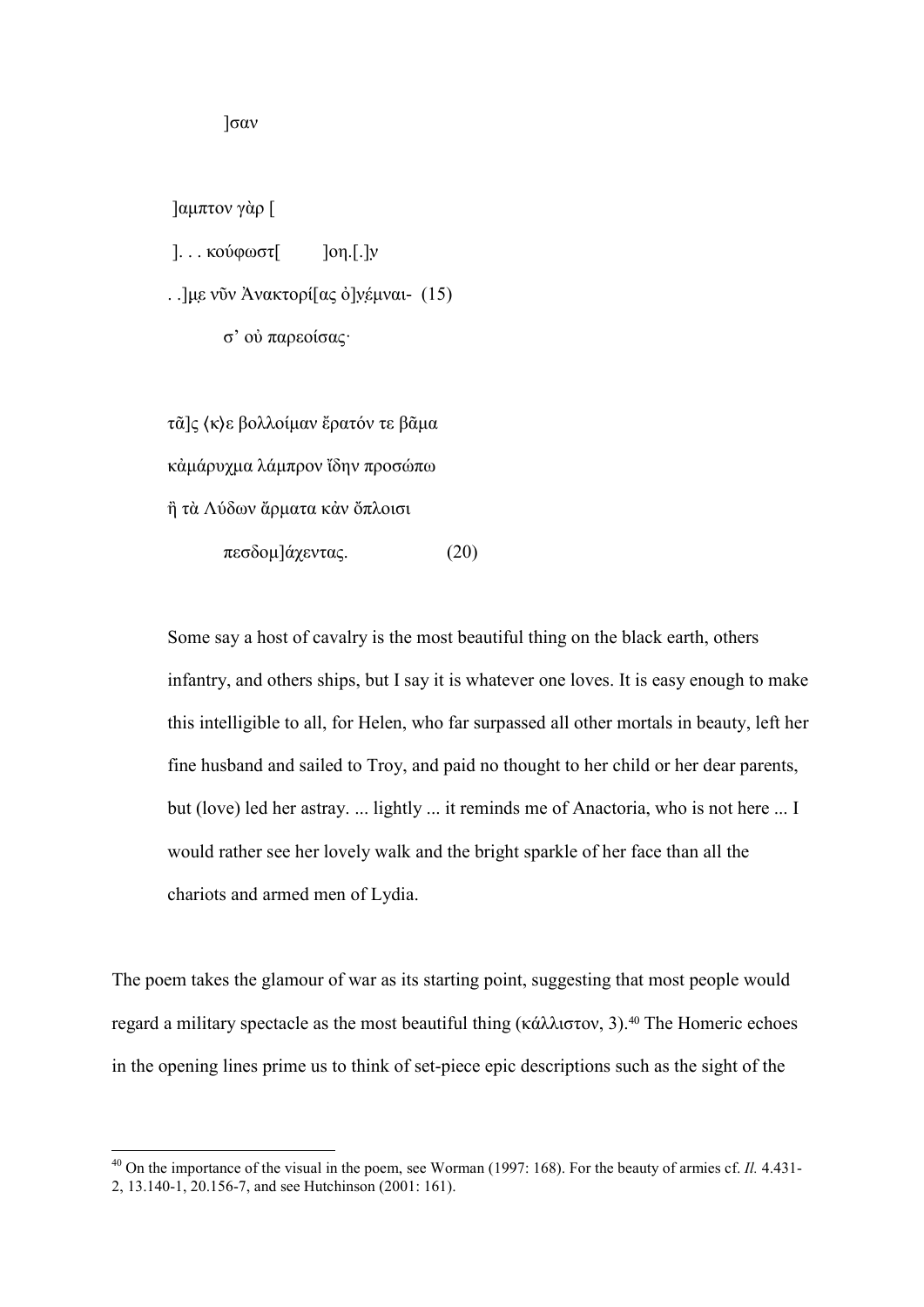assembled troops.<sup>41</sup> While at this point 'κάλλιστον' could be taken to refer to the best thing, rather than the most beautiful, as the poem goes on Sappho makes it clear that it is visual appeal that she has in mind, for 'κάλλιστον' is picked up by the physical beauty of Helen (πόλυ περσκέθοισα κάλλος, 6-7), while at the end it is Anactoria's beauty which is compared to the experience of watching an army  $(17-20)$ .<sup>42</sup> Thus, through the slipperiness of 'κάλλιστον', Sappho moves from a definition based on moral and military values to one based on personal and erotic ones. This shift is encoded by the surprising nature of the priamel at the end of the first stanza, for whereas we expect the narrator to finish by putting forward her own candidate for what should be considered 'κάλλιστον', she instead concludes that it is a subjective matter (κῆν' ὅτ-/τω τις ἔραται, 3-4).<sup>43</sup> The relativity of erotic love as a measure of worth is then reinforced by the myth of Helen, for while her own surpassing beauty is presented as beyond doubt, the point of mentioning her is not that she is the most beautiful of all, but that love led her to abandon a man who is presented as objectively worthy (αρ]ιστον, 8). $^{44}$ 

The correlation between erotic and martial forms of spectacle runs throughout the poem, for despite Sappho's apparent separation of the two, the audience can perceive the figure of Helen as a bridge between them. Helen's prioritisation of erotic desire leads to a military expedition, and the mention of the army on display (1-3) and the Asian force (19-20) evokes the armies meeting at Troy. Similarly, the 'bright sparkle' of Anactoria's face (κἀµάρυχµα λάµπρον, 18) recalls epic descriptions of shining weaponry and armour. Sexual

<sup>&</sup>lt;sup>41</sup> Cf. Rissman (1983: 34-8), who notes not only the Homeric resonance of 'ἐπ[ὶ] γᾶν μέλαι[ν]αν' (*Il.* 2.699,17.416, 20.494; *Od.* 11.365, 587), but also the opening's similarity to the Homeric phrases 'πεζοί θ' ἱππῆές τε' (*Il.* 2.180, 8.59; *Od.* 24.70) / 'ἱππῆες πεζοί τε' (*Il.* 11.528). See also DuBois (1995: 101). <sup>42</sup> On 'κάλλιστον', see Koniaris (1967 259-61); Liebermann (1980).

<sup>&</sup>lt;sup>43</sup> On this inherent subjectivity, cf. Burnett (1983: 283-90); Foley (1998: 60-2); Blondell (2010: 379-80). Bundy (1962: 5) describes this as a straightforward example of a priamel, but overlooks much of the nuance of the passage: for a critique of his approach, see Pfeiffer (2000: 2).

<sup>&</sup>lt;sup>44</sup> Most (1981: 11-13). Whether or not Page's '[πανάρ]ιστον' is the correct supplement, 'αρ]ιστον' seems inevitable: other suggestions include 'µέγ'ἄρ]ιστον' (Gallavotti) and 'περ ἄρ]ιστον' (Marzullo): for a discussion of the issues see Degani and Burzacchini (1977: 135); Hutchinson (2001: 163).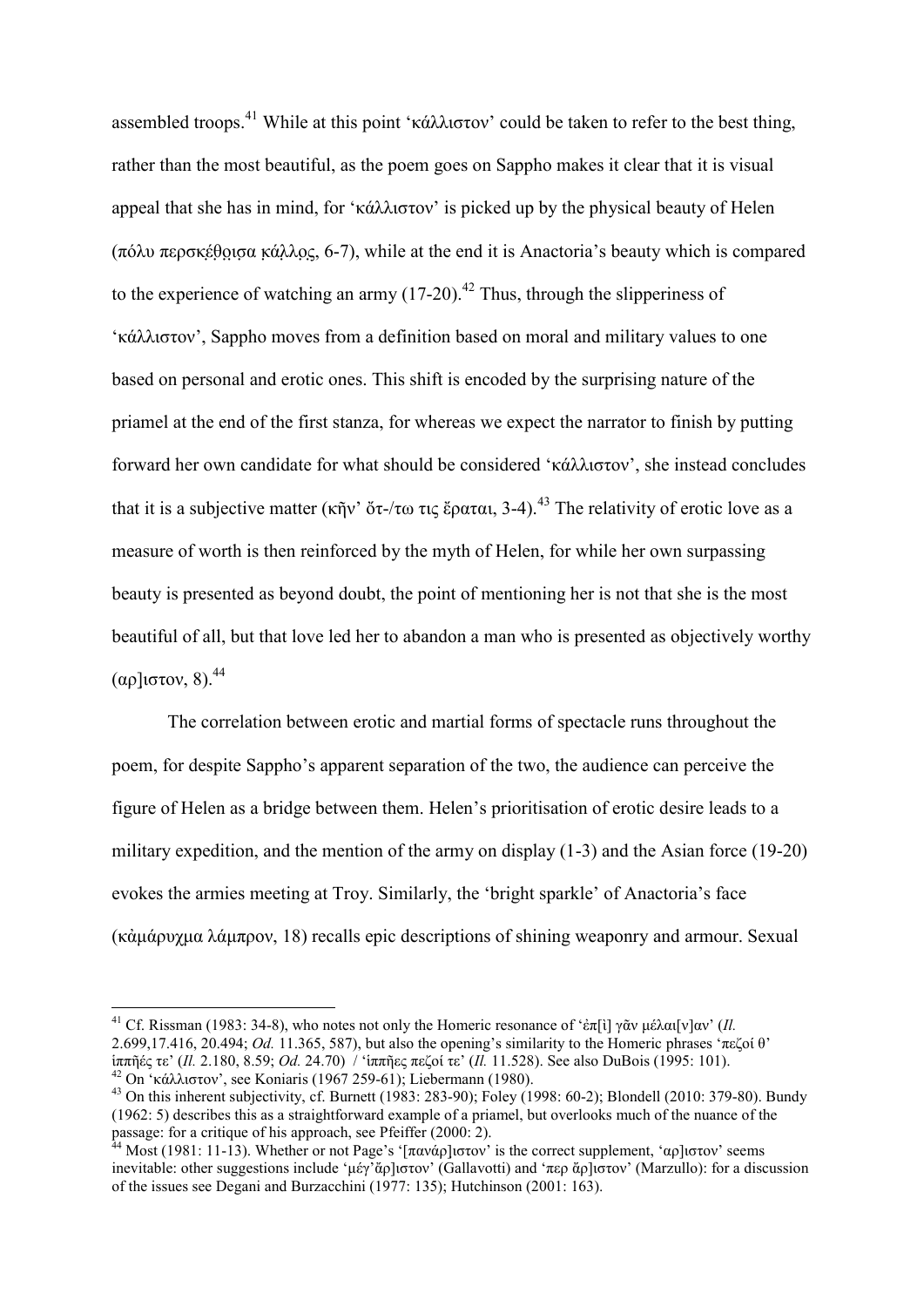beauty can operate as a kind of weapon, just as Helen's beauty damages her loved ones, an idea that connects to the common trope of erotic lyric that presents love as a violent force.<sup>45</sup>

The replacement of a military with an erotic spectacle also lies at the heart of Ibycus' poem in praise of Polycrates (fr. S151 *PMGF*). After giving an initial outline of the Trojan War, the poet reverses tack, stating that he does not wish to sing of heroic deeds (10-19). Yet despite this rejection of a martial theme, Ibycus goes on to conjure up the image of an epicstyle battlefield in a passage that alludes to the Homeric Catalogue of Ships, when the Achaean army is presented in all its splendour (23-6):

καὶ τὰ μὲ[ν ἂν] Μοίσαι σεσοφι[σ]μέναι εὖ Ἑλικων̣ίδ[ες] ἐµβαίεν †λόγω[ι ·  $\theta$ νατ[ὸ]ς δ' οὔ κ[ε]ν ἀνὴρ (25) διερὸ[ς] τὰ ἕκαστα εἴποι,

The skilled Muses of Helicon could easily tell the story of these things, but no mortal man could tell each detail.

The appeal to the Muses recalls the Iliadic narrator's plea for their help, and his claim that he can only manage to describe the Achaean army with divine intervention (*Il.* 2.484-93).<sup>46</sup> The lines therefore evoke the epic spectacle of war and the glorious sight of an army in its finery. The narrator begins by following Homeric precedent, referring to the ships that came to Troy and the men who came in them (27-31). Yet after listing only the two greatest heroes,

 $45$  A common theme in Sappho: cf. frr. 31, 47, 130 V.

<sup>&</sup>lt;sup>46</sup> I therefore agree with Woodbury (1985: 198) and Blondell (2010: 366-7) that interpreting this passage as a *recusatio* of the poet's ability to compose heroic poetry is too simplistic: for discussion of this issue see Bowra (1961: 252-6); Sisti (1967).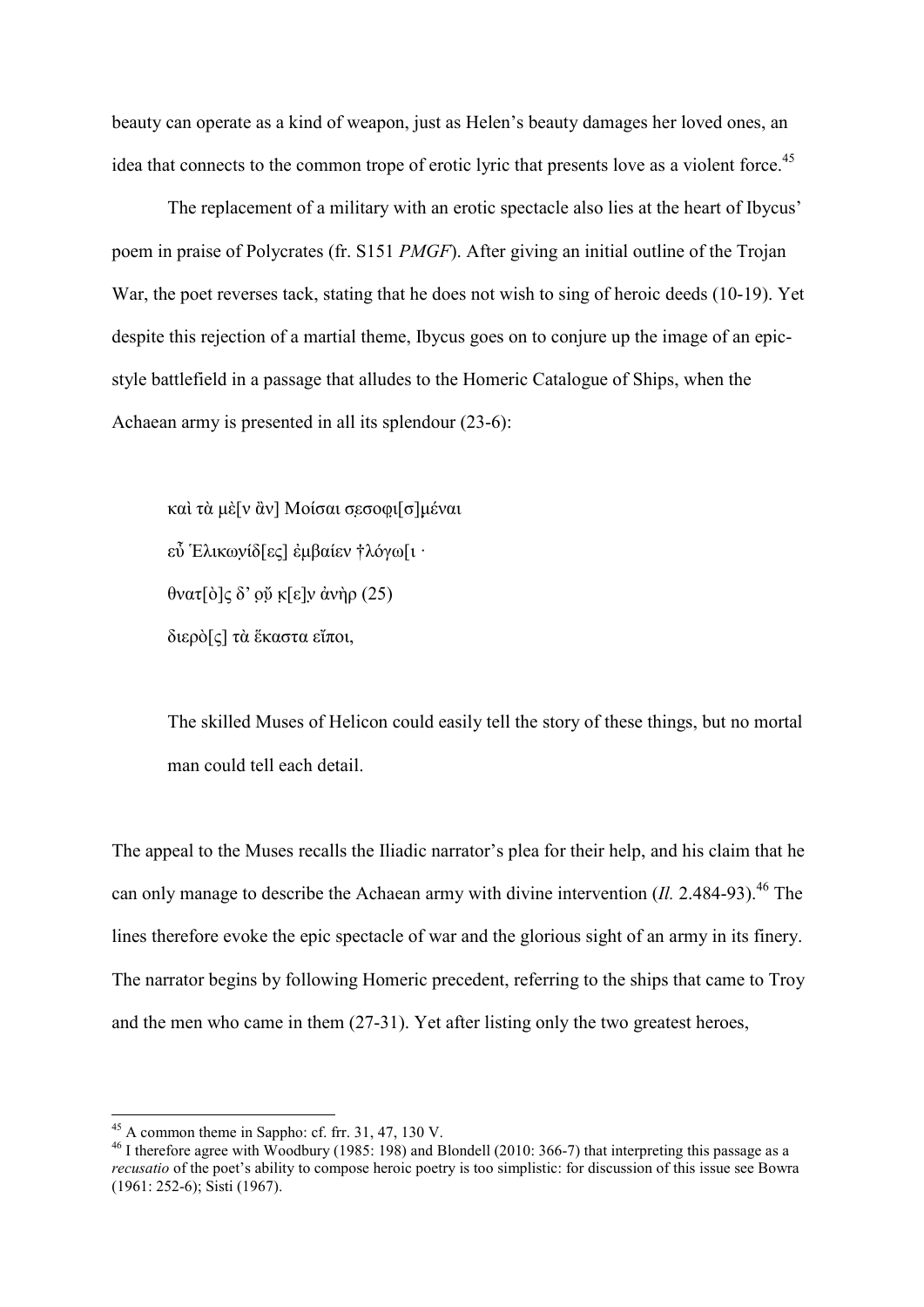Achilles and Ajax (32-4), Ibycus deviates from the epic model in a passage which explains his reluctance to take on heroic themes, and confirms his agenda as an erotic poet (36-48):

. . . . . . . . . .κάλλι]στο̣ς ἀπ' Ἄργεος . . . . . . . . Κυάνι]ππ[ο]ς ἐς Ἴλιον . . . . . . . . . . . . . .] . . . . . . . . . . . . . .] . [.] . . . . . . . . . . . . . . . . .] α χρυσεόστροφ[ος (40) Ὕλλις ἐγήνατο, τῶι δ̣' [ἄ]ρα Τρωίλον ὡσεὶ χρυσὸν ὀρειχάλκωι τρὶς ἄπε̣φθο[ν] ἤδη

Τρῶες ∆[α]ναοί τ' ἐρό[ε]σσαν

µορφὰν µάλ' ἐίσκον̣ ὅµοιον. (45)

τοῖς µὲν πέδα κάλλεος αἰὲν

καὶ σύ, Πολύκρατες, κλέος ἄφθιτον ἑξεῖς

ὡς κατ' ἀοιδὰν καὶ ἐµὸν κλέος.

Cyanippus the most handsome ... from Argos to Troy ... (and Zeuxippus, whom) golden-girdled Hyllis bore, and the Trojans and Greeks likened Troilus to him as thrice-refined gold to orichalc, and judged him very similar in his lovely form. Among these men, Polycrates, you will have undying glory for beauty forever, as far as song and my fame can provide.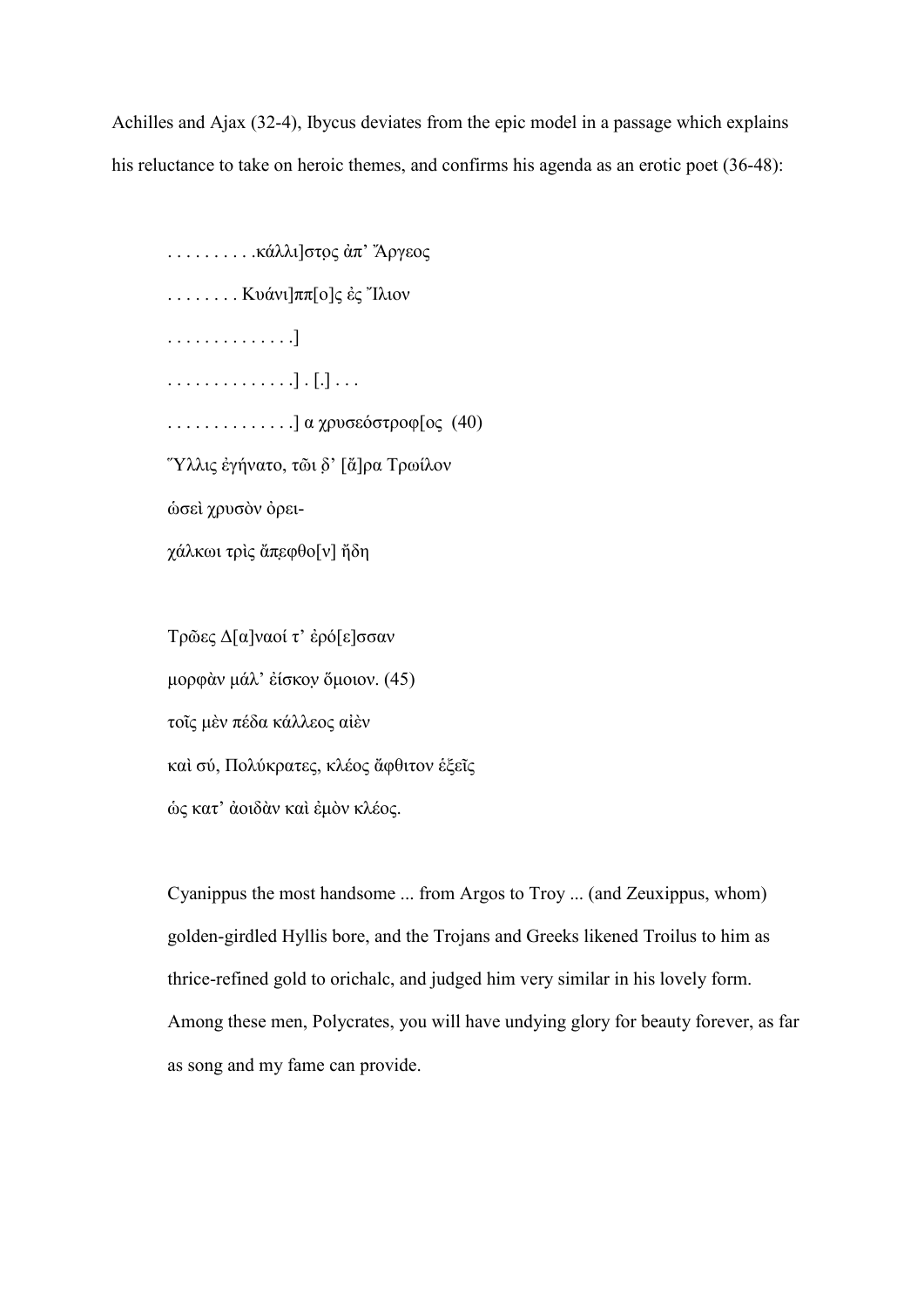Whereas Achilles and Ajax were described in terms that emphasised their martial ability (respectively πρ[οφ]ερέστατος α[ί]χµᾶι, 'foremost with the spear', 32, and ἄλκι[µος, 'strong', 34),<sup>47</sup> Cyanippus is described with the more open-ended 'κάλλι]στος'.<sup>48</sup> As the narrative moves on it becomes clear that Ibycus is interested in physical beauty rather than warrior might, for the next two men mentioned, Zeuxippus and Troilus, are exceptional for their beauty, expressed by the comparison to shining precious metals.<sup>49</sup> Whereas the Trojan War is a described as a conflict over the beauty of Helen (Ἑλένας περὶ εἴδει, 5), the Greeks and Trojans are united in their appreciation of the beautiful young men. The final lines confirm a connection between beauty and glory, for Polycrates, Zeuxippus, and Troilus will all gain eternal fame because of their looks 47).<sup>50</sup> 'κλέος ἄφθιτον' is a phrase loaded with Homeric symbolism, but here it is visual splendour rather than military triumph that will confer undying glory.<sup>51</sup>

## **Conclusion**

-

The Homeric concept of war as visually impressive pervades Greek poetry of all forms, and forms a constant backdrop to lyric descriptions of war. Epic resonances are found in lyric of all categories, yet the lyric poets have great flexibility in how they rework epic conceptions to suit their contemporary listeners. Most surviving lyric was composed for a male elite audience, for whom warfare would be a regular reality and a central part of their identity.

 $47$  As Blondell (2010: 368) notes, Ibycus deliberately avoids the Homeric conflation of physical and martial worth, whereby Achilles is both the best fighter and handsomest man of the Acheans (cf. *Il.* 2.673-74), and instead creates a distinction between war and beauty.

<sup>&</sup>lt;sup>48</sup> Assuming this is indeed the correct supplement. In its favour is the fact that it would be an echo of the Homeric 'ὅς κάλλιστος ἀνὴρ ὑπὸ Ἴλιον ἦλθε' (*Il.* 2.674, of Nireus).

<sup>&</sup>lt;sup>49</sup> There is much discussion as to whether Troilus is handsomer than Cyanippus or whether the gold/orichalc comparison is meant to suggest equal examples of beauty: see Robertson (1970); Woodbury (1985: 201-3); Hutchinson (2001: 252); Wilkinson (2013: 82-3).

 $50$  I follow scholars such as Page (1951: 160); Fraenkel (1975: 289); Woodbury (1985: 203-5); Wilkinson (2013: 83-4) in printing 46-7 as a single sentence, rather than following the scribe's punctuation of the manuscript. For arguments in favour of removing the stop at the end of 46, see Barron (1969: 135); Péron (1982: 39-40); West (1970: 206).

<sup>51</sup> 'κλέος ἄφθιτον': cf. *Il.* 9.189; *Od.* 8.73. For discussion of the phrase see Nagy (1974: 231-55); Goldhill  $(1994: 69)$ .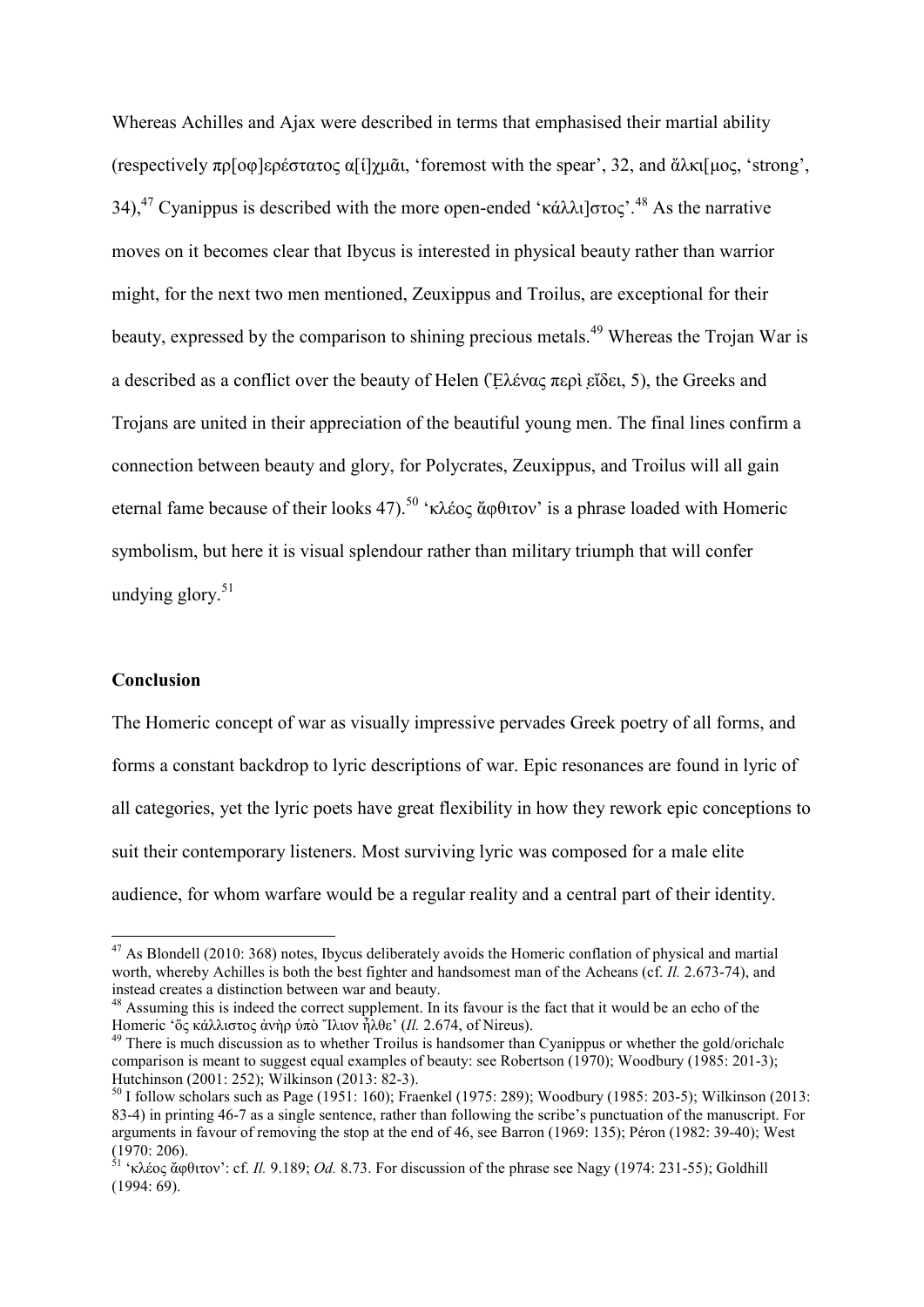Alluding to epic models is a strategy for flattering the listener, for it implies that his own experiences of battle, however unglamorous, can be best understood by analogy with the heroes of old, and that he too is involved in an activity which will preserve a good reputation. From the poets' perspective, presenting the subjects of the poems as similar to the great conflicts of epic is a way of elevating their own status and the power of their poetry, as it suggests their ability to commemorate important deeds for future generations. Individual poems differ in how critical or otherwise their approach is to epic: thus the epic battlefield can be an aspirational ideal, an unattainable fantasy, or something to be rejected outright. Yet even in poems which seem to adopt epic portrayals of war enthusiastically, we should not overlook the way in which lyric poets adapt epic convention for their own rhetorical ends. For example, Tyrtaeus refashions the epic warrior in the model of a contemporary Spartan, stressing the role of the community in achieving victory, while Mimnermus brings the heroic past into recent history in order to add weight to his criticism of his contemporaries. Similarly, Alcaeus' epicising description of his contemporary weapons is a tactic for presenting a partisan view of the conflict in question, since it puts a positive spin on his own faction, and presents the conflict as a laudable one which will incur praise.

Whereas Tyrtaeus and Alcaeus present the epic world as a model for contemporary conflict, the gulf between the grandeur of epic and the banality of the modern world is a regular concern of Archilochus' poetry, and his presentation of the handsome but useless general suggests the ludicrousness of a contemporary fighter styling himself as an Achilles. Erotic poetry goes still further and challenges the epic perspective by presenting erotic appeal in terms which draw on the traditional association between war and beauty. Thus Ibycus envisages a battlefield where warriors are judged by their beauty rather than their prowess, and Sappho challenges the masculine assumption that splendour on the battlefield is the highest goal. Yet all of these poems rely on the audience's familiarity with epic battlescapes,